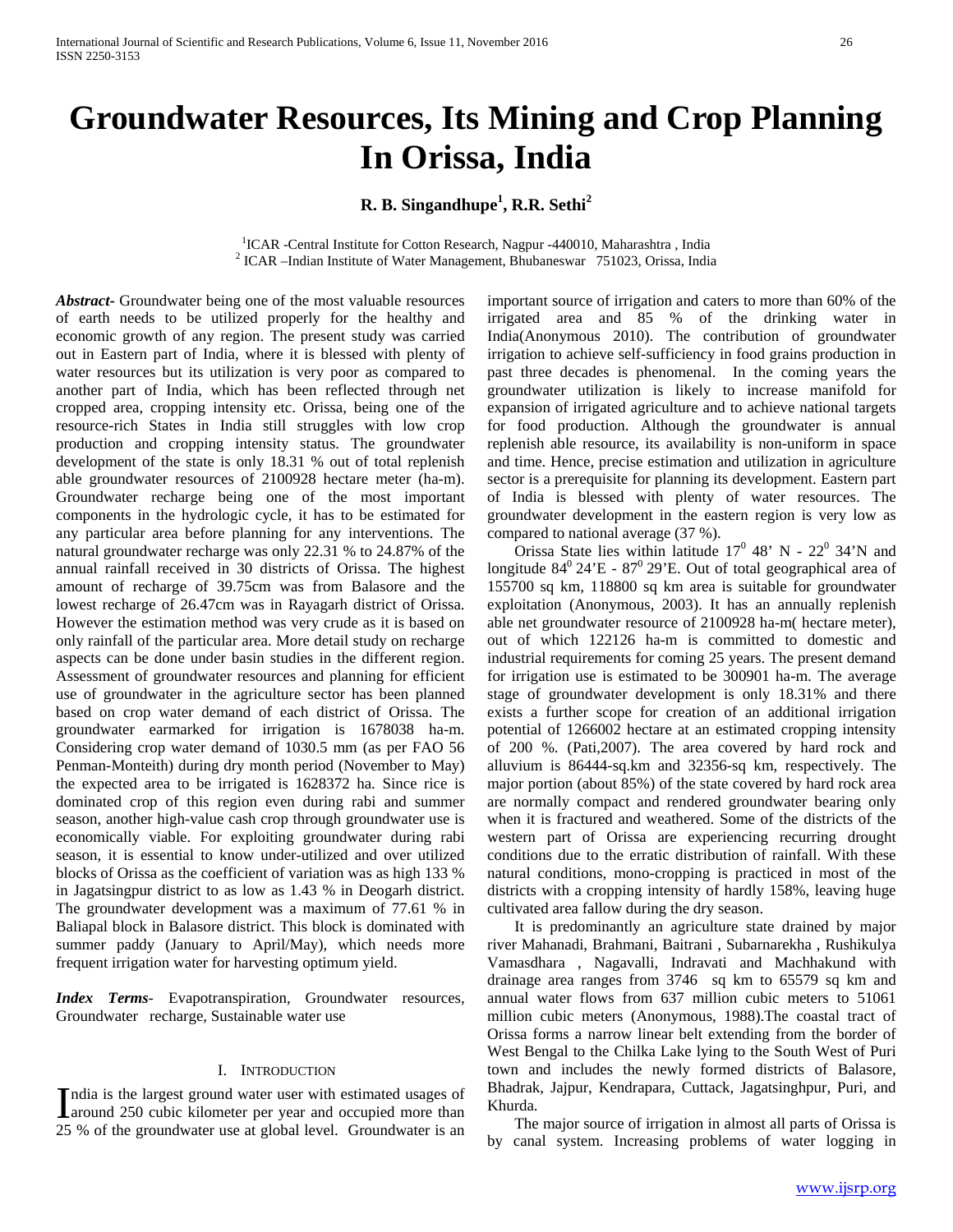irrigation commands are mainly due to an imbalance in different water balance components in a particular area. It is caused both by natural and manmade (cultivation of paddy during the wet and dry season) conditions. Among natural causes, heavy rainfall is one of the most important factors, which is responsible for increasing the water level in the farmers' field. In deltaic command areas like the State Orissa, water logging is a serious problem, which needs to be monitored properly. From a recent study conducted by Orissa Remote Sensing Application Centre, Bhubaneswar (Anonymous, 1993), it appears that about 0.84 lakh ha area is affected by water logging situation in Orissa. Reappraisal hydro-geological surveys in Mahanadi Delta Command Stage-I and II indicate an area of 4680 sq. km under water-logging conditions i.e. having the depth to water table within 2 m from land surface in the post monsoon period. The area shrinks to 484 sq. km in pre- monsoon period (Das, 1994).

 Rainfall is the principal source of recharge to the groundwater body. Besides rainfall, canals, streams, ponds, springs etc also plays an important role in improving groundwater level. The annual groundwater recharge is the sum total of monsoon recharge and non-monsoon recharge. Geographical area, infiltration index and specific yields are the governing parameters to determine the availability of groundwater in an aquifer (Karanth, 1990). Orissa falls under sub-humid coastal ecosystem in eighteen and nineteen agroecological regions of India and receives an average (1901-1950) annual rainfall of 1492.8 mm in 73.4 rainy days. Out of this, 1300.9 mm (87.1%) is received during June-October, 101.6 mm (6.8%) during November to March and rest of 90.3mm (6.1%) during April and May. The reference evapotranspiration for the nineteen-agro ecological region of India varies from 800-1900 mm. The annual rainfall ranged as low as <150 mm in a cold arid climate of Himalaya ranges to as high as 1600- 2000 mm in hot per-humid region of Andaman and Nicobar Island (Sehgal et. al., 1992). Keeping this in view, the present study was carried out to assess the availability of groundwater for irrigation use so that cropped area could be increased especially during the dry season. Actual cropped area, water requirement of different crops has been considered for the analysis. This has been presented through few case studies conducted in different areas of Orissa state.

#### II. MATERIAL AND METHOD

 The assessment of block-wise groundwater potential has been carried out up to 31.3.2004 by the department of Groundwater Survey and Investigation, Government of Orissa and Central Groundwater Board, Bhubaneswar as per the Groundwater Estimation Committee Norm 1997, Ministry of Water Resources, Govt. of India. Based on groundwater development, the statistical measures like standard deviation, the coefficient of variation were estimated to assess the variability within districts. The districts of Orissa have been divided into semi-consolidated, consolidated and unconsolidated geological formations(Photo plate no.1).

#### **Estimation of groundwater recharge:**

 Groundwater recharge is a key component in a hydrologic system. Major factors that affect the ground water recharge are climatic, hydrological and geomorphologic like topography, soil and vegetation. Common methods for estimating ground-water recharge are empirical formulae (rainfall analysis), water budget, water table fluctuation, soil moisture balance technique. These methods produce estimates over various time and space scales and encompass a wide range of complexity and expense. Different methods were followed on the estimation of groundwater recharge (Simmers 1988,1997; Sharma,1989; Lerner et. al. 1990; and Scanlon et. al. 2002). But it is extremely difficult to assess the accuracy of any method. For this reason, it is highly beneficial to apply multiple methods of estimation and hope for some consistency in results even though consistency, by itself, should not be taken as an indication of accuracy (Healy and Cook, 2002). Based on the studies undertaken by different scientists and organizations regarding the correlation of ground water level fluctuation and rainfall, some empirical relationships have been developed for computation of natural recharge to groundwater from rainfall. A different approach to estimating natural groundwater recharge in India was documented by (Kumar, 1977).

 In the present study, annual rainfall data of 15 years (1993 to 2004) was collected. As per Chaturvedi(1973), ground-water recharge was calculated (when rainfall exceeds 40cm) as,

 $R = 1.35(P-14)^{0.5}$ --------------(1)

 Where, R is net recharge due to precipitation during the year in inches and P is annual precipitation.

As per Amritsar formula, R = 2.5(P-0.6) 0.5--------------------------- ------------- (2)

 Where, recharge (R) & precipitation (P) both measured in inches.

As per Krishna Rao (1970) ground water recharge in limited climatologically homogeneous areas can be defined as

R = K (P-X)--------------------------------------------------------------- --------------(3)

 Relation used for different parts of country for areas with P above 2000 mm is

R= 0.35(P-600) -----------------------------------------------------------

-------------(4)

Where, R & P are expressed in millimeters.

#### **Estimation of crop water requirements:**

 The district- wise monthly evaporative demand was calculated as per the globally accepted method of FAO 56 - Penman-Monteith (Allen et al, 1998). All the aerodynamic and radiation terms and the additional physical factors that are surface resistance (70 s  $m^{-1}$ , crop height 0.12 m, and albedo 0.23) was considered for calculating monthly ETo rate. The following Penman-Monteith equation was used for computing ETo. Where,

$$
ET_0 = \frac{0.408 \Delta (R_n - G) + \gamma \frac{900}{T+273} U_2 (e_s - e_a)}{\Delta + \gamma \ (1 + 0.34 U_2)}
$$

| $ET_0$   | reference evapotranspiration, mm/day                |
|----------|-----------------------------------------------------|
|          | slope of vapor pressure curve (kPa $\frac{1}{2}$ C) |
| $R_{n}$  | net radiation ( $\dot{MJ}/m^2$ /day)                |
| G        | soil heat flux density $(MJ/m^2/day)$               |
| $\gamma$ | psychrometric constant (0.0671 kPa $\mathcal{O}$ C) |
|          | mean daily temperature at 2 m height                |
|          |                                                     |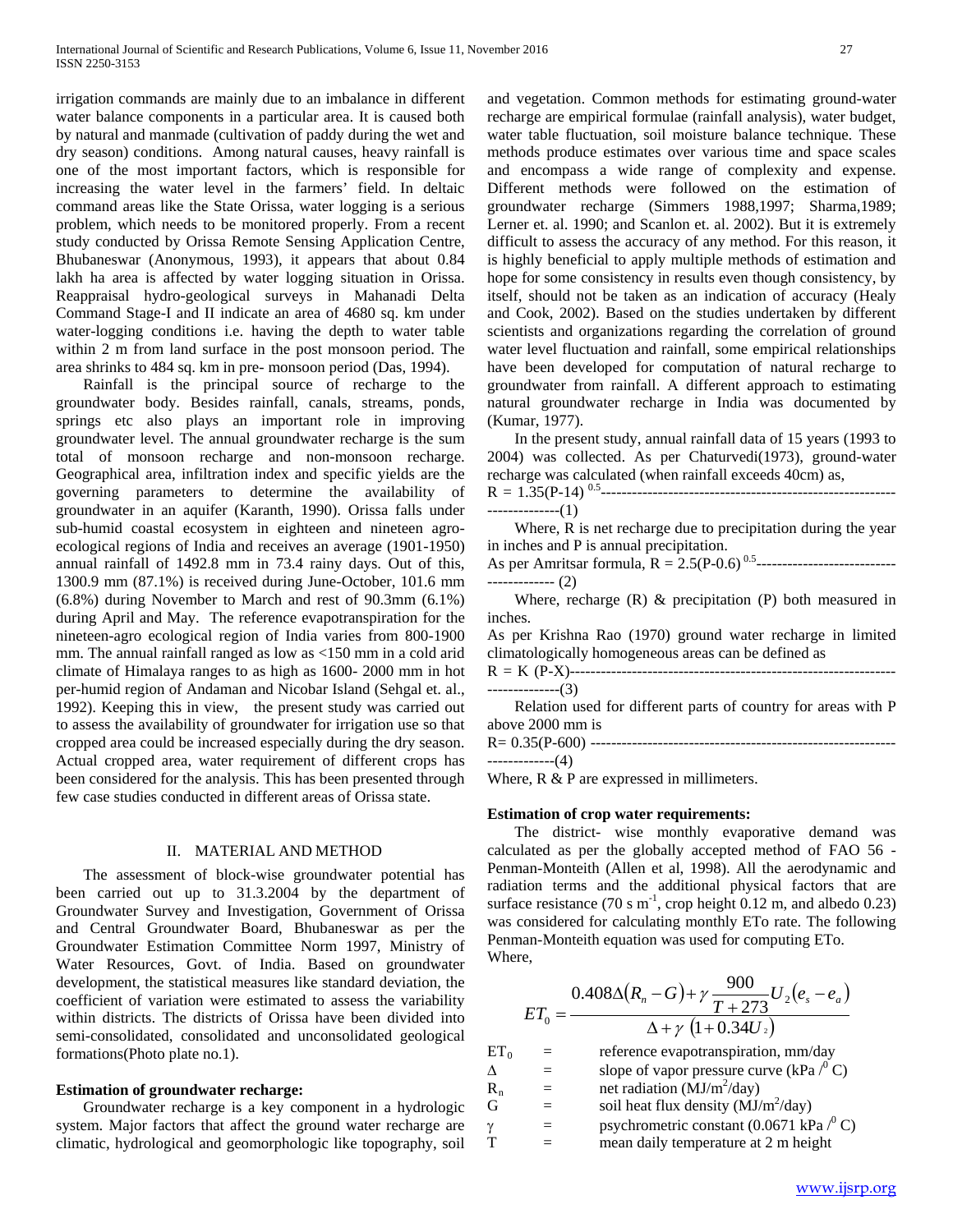| $U_{2}$           | $=$ | the wind speed at 2 m height $(m/s)$      |
|-------------------|-----|-------------------------------------------|
| e <sub>s</sub>    | $=$ | saturation vapour pressure (kPa)          |
| $e_{\rm a}$       | $=$ | actual vapour pressure (kPa)              |
| $e_{s}$ - $e_{a}$ | $=$ | saturation vapour pressure deficit (kPa). |

 The monthly reference ETo was calculated by using software of "**World Water and Climate Atlas" of International Water Management Institute, Sri Lanka.** Then considering the major crop-growing season, where sufficient water is not available during dry season, the monthly reference ETo of the month November to May was summed up and total crop ET demand was computed.

#### **General Crop Scenario of Orissa**:

 Paddy is dominated crop of this state. Out of 89.60-lakh ha gross cropped area, 44.5 lakh ha (50 % area) is in paddy, 22% in pulses, 9% in oilseeds, 7 % in vegetables, 5% in other cereals and rest area is in sugarcane, fibre crops, spices. In case of paddy crop, 3.14 lakh ha area is in rabi /summer season. Since this crop is being grown under semi-aquatic condition with canal water, shallow tube well and deep tube well water, requires highest amount of irrigation water for its growth. So based on exiting cropping pattern, suggestion is made to improve cropping pattern by high value crops with groundwater use.

 **Studies on Ground water Fluctuation**: In distributory no. 5 of Patmundai canal (Mahanadi Delta II), 61 observation wells in irrigation command of 751 ha area was selected to monitor ground water level throughout the year at 15 days interval to assess the impact of canal irrigation and rainfall. It was monitored during 2007-08 to 2009-10 but the details of this study has been shown season -wise for better explanation.

#### III. RESULTS AND DISCUSSION

#### **Block wise Groundwater Development and overall groundwater draft :**

 The gross annual draft with respect to total assessed groundwater resources has been worked out as stage of groundwater development for all districts of the state. Table 1 showed that an alluvium area has more groundwater development status than hard rock areas. Among that Balasore districts has highest groundwater development status (47.46%) followed by Bhadrak (42.25%) and Jajpur (35.83%). Lowest development was recorded in Malkangiri, which may be due to economic status of the region. So overall there is a vast scope to use groundwater for irrigation in order to increase irrigated area and the crop production in this state. Survey reports showed that 52 % farmers of this state are having land holding less than one hectare, which prevails them to afford bore wells and there is no such cohesiveness to form society or water users association within farmers groups (State Economy Report, 1999). Hence maximum number of dug wells is being used for irrigation purposes.

 The block wise groundwater development reveals that there is lot of variation on groundwater utilization as it is expressed by coefficient of variation. Highest variation within a block was recorded in Jagatsinghpur district. This district is located in coastal belt of Orissa and due to bad quality groundwater (saline water) within block; it has not been exploited uniformly. In other

district of Orissa, the variation is not substantial (Table 2). With respect to district wise groundwater development, it is maximum in Balasore. The irrigated area in this district is 125350 ha during rainy season and 91100 ha during winter season (2006- 07). Total shallow tube well in this district is 2180 in number out of total of 6866 in the state. So the major chunk of shallow tube well is developed in this district alone. These types of shallow tube well are quite feasible in coastal district of Orissa. In Jagatsingpur and Jajpur districts shallow tube wells are available in good numbers (1238 and 1399 in numbers, respectively) and thus irrigated area is reasonably more as compared to other districts of state.

#### **Proposed area to be irrigated from groundwater resources:**

 Based on available groundwater resources for irrigation and water required to grow the crops during dry months period, the district-wise cropped area has been considered and water requirement has been estimated with ET of the crop. The amount of water required for special needs, percolation, conveyance loss etc has not been taken into account. Navalawala (1991) has reported that about 71 % of the applied water from the reservoir is lost in different segments (canal, distributory, minor and field channel) and only 29 % is effectively reached to the farmers' field where the final user is benefited. This loss component varies from location to location. Table 2 reveals that if the allocated groundwater for irrigation is fully extracted then about 16.28 lakh ha area can be brought under irrigation over the present irrigated area of 11.54 lakh ha during the winter season. If this proposed area is fully irrigated then total irrigated area would be around 27.82 lakh ha in a dry month period. The statistical data showed that the farmers are keeping their land fallow after harvest of rainy season crops or they grow low water requirement crops like black gram and green gram on residual soil moisture and harvest very low crop yield (0.43 t/ha black gram and 0.41 t/ha green gram). Under such circumstances, exploitation of groundwater gives a lot of benefits to the farmers for which development of groundwater structures are most essential.

#### **Estimation of groundwater recharge:**

 For estimating natural recharge by rainfall data, three methods were used i.e. Chaturvedi formula, Amritsar formula and Krishna Rao formula. The results ( Table 3) showed that the amount of rainfall recharged into groundwater was as low as 26.47cm in Rayagarh district to as high as 39.75cm in Balasore district. The percentage groundwater recharge was 22.31 % to 24.87% of the annual rainfall received in 30 districts of Orissa. Among three methods used for estimating rainfall recharge Amritsar formula showed very high value as compared to other two methods. This amount of rainwater recharge can be used very effectively during the winter season as most of the winter crop requires water during late crop growth period ( February and March). During initial stages, the crop extracts residual soil moisture for its growth.

#### **Estimation of evaporative demand and supply scenario of Orissa:**

 The computed reference evapotranspiration (annual evaporative demand) of Orissa is 1658 mm, whereas total annual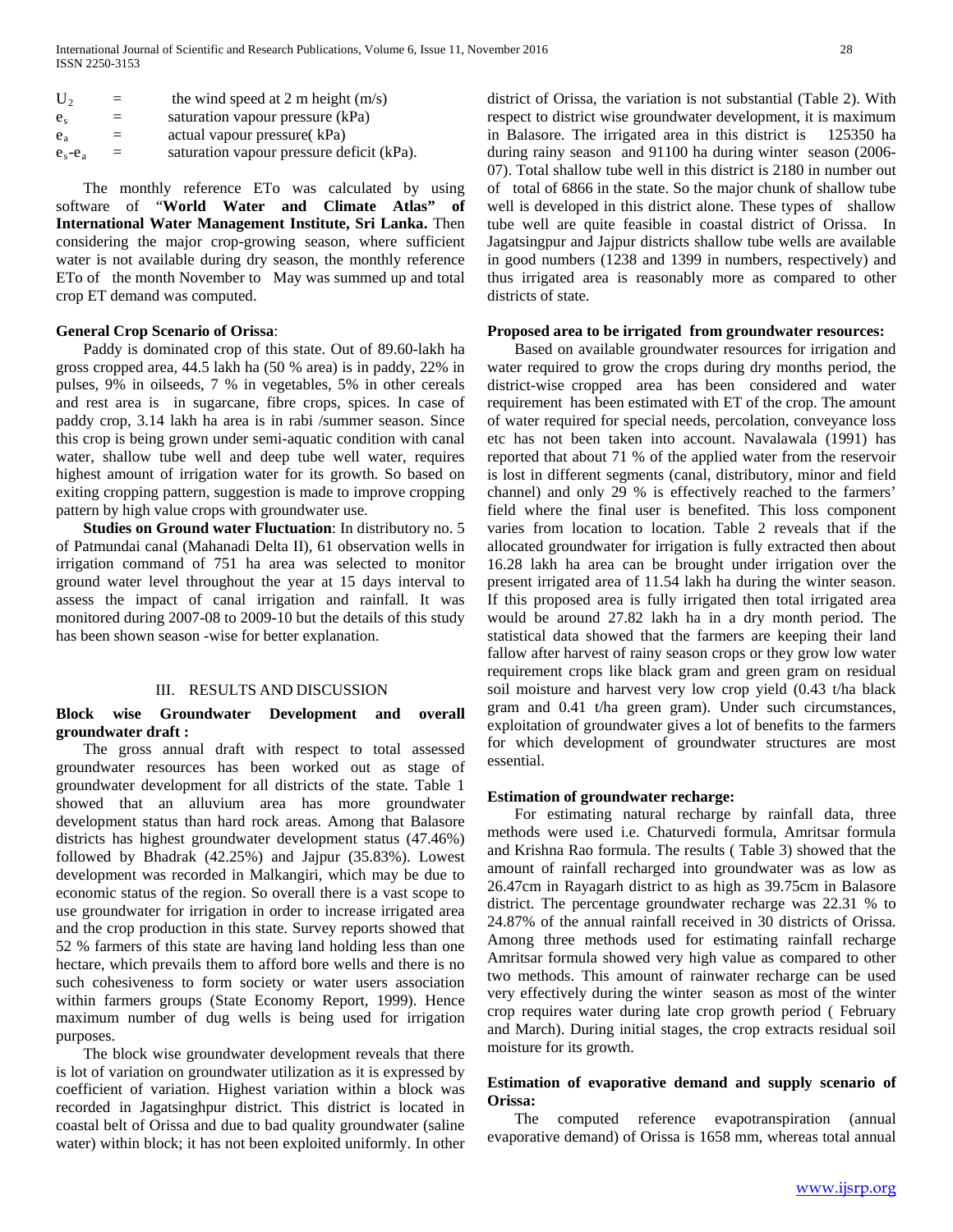water supply through rainfall is 1492.8 mm. Thus there was annual water deficit of only 9.94 % (165 mm). Though the water availability through rainfall alone was sufficient to fulfill crop water demand for two crop seasons, but due to its uneven distribution, the farmers of this state have been growing only one crop in most of the districts. As far as the season- wise crop water demand and supply are concerned, on an average of all thirty districts, there was a surplus of 106.55 % during wet season and deficit of 83.7 % and 76.9 % during winter (Nov. to March) and dry season(April to May), respectively. During winter and summer (dry season), the amount of rainfall was only 101.6 mm in 6.2 rainy days and 90.3 mm in 7.0 rainy days, respectively, which is not enough to fulfill water needs of the crop for more than fifteen days period (Table 4). So it is important to make utilization of excess rainwater of wet season effectively. This excess water can be recharged into the ground by various recharged techniques wherever it is feasible. This recharged groundwater can be further exploited during dry season i.e winter and summer season and the cropping intensity and irrigated area can be increased as there is a substantial deficit of water exists during winter and summer season.

#### **Crop water requirement of rice:**

 The annual water available through rainfall is 23.36 million ha-m and the evaporative demand is 25.68 million ha-m. Thus there was a deficit of 2.32 million ha-m in the state (Table-5). The state is having sufficient amount of water through the rain but the cropping intensity is hardly 158 % with paddy as dominated crop. Out of total cropped area of 8.64 million ha, 4.5 million ha (52%) area is under paddy alone. Paddy consumes more water than other cereals, pulse and oilseed crops. So it may be feasible to take up pulse and oilseed crop instead of paddy in upland and medium land condition during the wet season, where the total cultivated area of upland and medium land is 0.53 and 0.48 million hectares respectively. Similarly during the winter season, the vegetable cash crops can be taken up for more economic return. During summer season, farmers of Sambalpur and Bargarh districts have been growing paddy and consumed substantial amount of available water from Hirakud Irrigation project, CCA of 157018 hectares, (Anonymous, 1998).

#### **Geological formation and aquifer characteristics of Orissa:**

 The particular feature of the aquifer plays a major role in the further exploitation of groundwater. Based on aquifer nature and water bearing zone and water yield potential, the construction of open wells, shallow tube well, deep tube wells are decided in the particular districts or in the block level. Accordingly planning on a large scale is made at the state level for executing groundwater structures. During 1999-2000, a number of shallow tubes well were 17297(Anonymous 2006-07). This has been increased to 61751 in 2006-2007. Similarly number of bore well in above year was 1668 and now it is increased to 6768. These numbers can be increased further if state government provides an incentive or increase networking of electricity in rural areas as farmers can not afford to use diesel pump or kerosene operated pump on a large scale. In agriculture sector power consumption is very low. During 1990-91 power consumption in the agriculture sector was 229 million units which was only 4.7 % of the total power consumption of 4901 million units in the state.

This consumption pattern has further declined and during 2006- 07, it was 130 million units (1.4%) of the total consumption of 9288 million units. So to exploit groundwater during rabi and summer season for irrigation purpose it is highly essential to divert more energy towards agriculture sector as most of the electrical pumps are not functioning properly due to the low power supply. The district-wise and state wise features of the aquifer represent the water status is given in Table 6.

#### **Few Case Studies on Use of Groundwater to Increase the Cropping Intensity:**

#### **Crop performance and economic return with tube well and open well irrigation water (Patmundai canal):**

 In distributory 5 of Patmundai canal (Mahanadi Delta I), shallow tube well and two open wells was made in tail reach of the distributory and irrigations were provided to different crops in tube well command area in which 18 farmers were involved. This project was funded by the Ministry of Water Resources, Govt. of India (INCID letter no. 21/102/2006-R & D/ 2337-48, dated: Oct. 2006) and it was implemented in the command area of the above distributory on participatory mode. In open well command area the farmers covered 2.4 ha area during 2007-08 and cultivated different paddy varieties during the rainy season and obtained the net return of 152.64 to 307.8 US\$/ha (1 US dollar =Rs 40.50 as in August 2008) with four different short and medium duration varieties grown with tube well irrigation water. The paddy yield was 3.54 t/ha to 4.87 t/ha. After that two farmers had grown different vegetable crops namely onion, tomato, chilli, potato, brinjal and lady's finger. They obtained the net return of US\$ 429.26/ha from lady's finger, US\$ 1041.68/ha from tomato, US\$ 848.77/ha from potato, US\$ 1003.1 /ha from onion, US\$ 3998.0/ha from brinjal, US\$ 460.44/ha from the chilli. But those farmers who had taken green gram on residual soil moisture after harvest of paddy, they obtained only US\$ 62.37/ha to US\$ 143.2/ha. The yield of a green gram was only 281 kg/ha to 450 kg/ha, which was quite low. If two irrigations i.e. one before sowing and another at 25-30 days after sowing is provided then farmer may harvest 1000-1200 kg/ha green gram yield but due to several social/ economical constraints they are not irrigating their field crops though the ground water level is at shallow depth.

 In open well command of 0.21 ha area, the farmers had taken 3 crops (Jute in May to August, paddy on August 20- November end and onion there after till March) and harvested very good crop yield and obtained very high net return. The net return in three hundred percent cropping system was US\$ 1667.5/ha, (US\$ 334.5 from jute, US\$ 221.7 from paddy and US\$ 1111.3/ha from onion).it is thus inferred that , exploitation of ground water in coastal region is highly feasible as the depletion of ground water is replenished quickly during rainy season as it is observed through ground water fluctuation data(Table 7). In rural areas, the electricity network is available at the village level . If the farmers want to take up at the farm site where the irrigation is to be given for raising field crops then the farmers have to bear the cost for stretching the power supply from village to the farm, which is next to impossible to the individual farmers. With the results, the consumption of power to the farm level is drastically reduced though the power supply is regular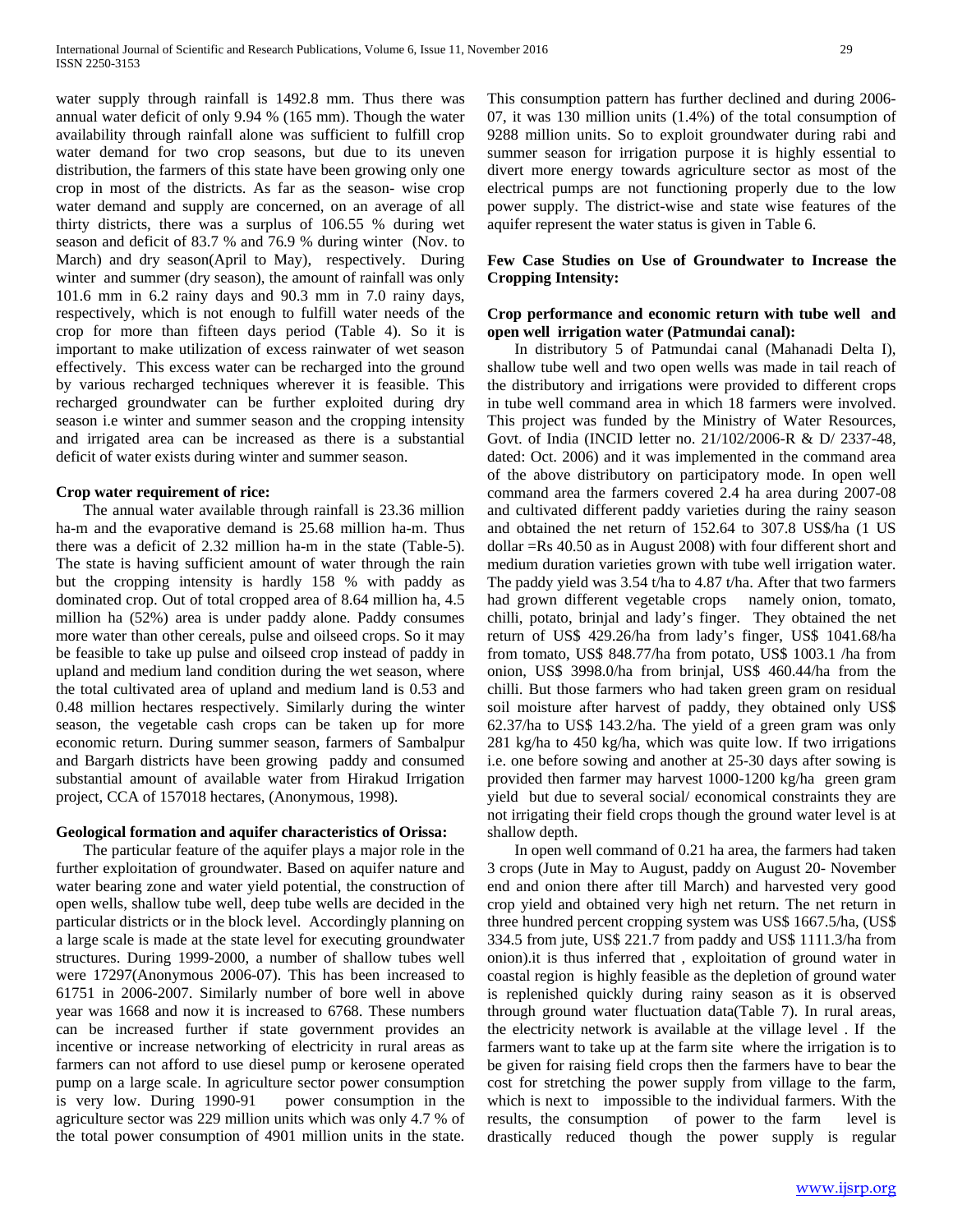throughout the day. The statistical figures of power consumption of Orissa state reveals that during 1999-2000, 3.87 % of the total consumption (5603 MU) was used in irrigation and agriculture sector . During 2003-2004 power consumption in this sector has drastically reduced and found only 1.84 % of the total consumption.So it requires huge investment to develop infrastructure by the government to create power network at village level and farm sites where irrigation is to be given to the field crops . With regards to cost of irrigation through electric motor pump and diesel pump, certainly the irrigation cost through diesel pump is higher than electric pump but the farmers have been compelled to use diesel pump due to inadequate networking of the power at farm site and hence in most of the area, the ground water exploitation is low.

### **Groundwater Fluctuation of Command Area: Year 2007-2008**:

 The groundwater fluctuations were monitored during canal on and off period in 61 observation wells which were scattered in 12 villages to assess the influence of groundwater level and recharge of groundwater in selected distributory. The canal water was released on 12. 07. 2007 and continued up to 21. 11. 2007 for *kharif* season crop and 12. 01. 2008 to 31. 01. 2008 for *rabi* season crops. The results revealed that one week before releasing canal water, the water table in head reach area ranged from 2.43 m to 4.40 m. The corresponding value in middle reach was 3.18m to 4.26m. But in tail reach villages the groundwater table was at shallow depth and ranged between 2.3m to 3.32m. After harvest of *kharif* season paddy crop, canal water was released on 12.1.2008 and continued only up to 31. 01.2008 for *rabi* crops. But during this *rabi* season, canal water was available only for 19 days due to receipt of good amount of rainfall.

 During canal off period, groundwater table depth went to deeper depth rapidly till on-set of monsoon i.e. up to13. 01. 2008 to 04. 04. 2008 as good amount of rainfall influenced rise in groundwater table depth in most of the observation wells, either located in head reach and middle reach of the command area. In tail reach villages the groundwater table was at shallow depth due to influence of drainage water in Gobri Nala from Kendrapara distributory as well as distributory 5 of Patmundai canal. The detail statistical analysis of the groundwater table fluctuations is given in Table 5, which clearly indicates abundant source of groundwater at shallow depth even in tail reach of irrigation command.

 The groundwater fluctuation data was further categorized into pre-monsoon (March-May), monsoon (June-October) & post monsoon (November to February). It has been observed that the groundwater table during pre-monsoon & post monsoon period was at shallow depth. In pre-monsoon (March-May) period, canal water was available in January end which has helped to raise groundwater level & hence it was 1.89 m. In post monsoon period it was also 1.98m. But in monsoon period it was 3.18m. This high value was found in June & July months where rain water recharge was found to be less. But in August onward groundwater level was rising at faster rate. The coefficient of variation is maximum of 48.40% during pre monsoon period (March – May) followed by post monsoon (June to October), in which the coefficient of variation was 34.59%. In these periods, the farmers have utilized groundwater for irrigating *rabi*/summer

#### **Year 2008-2009**

 The data on groundwater fluctuations showed that the groundwater table during the month of May was at deeper depth because of dry month and no canal water supply was available. Thereafter due to receipt of rainfall and release of canal water, the groundwater table remained at shallow depth. During the post monsoon season also the groundwater table depth was at shallow depth because of release of canal water in the month of January 2009 and continued up to February 2009.

#### **Year 2009-2010**

 The groundwater fluctuation data of whole command area was analyzed and categorized as pre-monsoon (March-May2009), monsoon (June- October2009), and post monsoon (November 2009-February 2010). The data on groundwater fluctuations showed that the groundwater table during the month of May was at deeper depth, thereafter due to receipt of rainfall and release of canal water, the groundwater table remained at shallow depth. During the post monsoon season also the groundwater table depth was at shallow depth because of release of canal water in the month of January 2010 and continued up to February 2010. The detail statistical analysis of the groundwater table fluctuations is given in Table 7, which clearly indicates abundant source of groundwater at shallow depth even in tail reach of .irrigation command.

#### **Rainwater Harvesting and groundwater use during Rabi/Summer:**

 The rain water harvesting project was initiated by Indian Institute of water management, Bhubaneswar in 2005 in Keonjhar district of Orissa state and completed in February 2006 with  $4$  ponds (cap.  $3000-4000m^3$ ). In this project, the series of wells (8 wells) were constructed along with drainage nala and the stored water in wells was used during rabi season for vegetable crops. These structures were developed in the watershed area of 68 ha, in which the beneficiaries of three villages were involved. Due to which the cropping intensity has been increased at the substantial level. The results on water use, economic return of different vegetable crop is given here.

 After harvest of rainy season paddy in October- November 2007, farmers took vegetable crops during winter 2007-2008 and summer 2008 (January – February to the onset of monsoon). The results on water efficiency, crop yield, the net return of the vegetable crops grown with recharged rain water of open well and water flow from drainage-nala reveals that 10 farmers had grown the bhindi crop and obtained, on an average of US\$ 344.6/ha net return. The irrigation water applied by them was 36.5cm (26.4cm to 65.3cm) and the crop yield was 2.6 t/ha (range 1.22 to 6.0 t/ha). The irrigation water efficiency was 69.1 kg/ha-cm (ranges 36.1 to 133.0 kg/ha-cm). In case of bitter gourd where nine farmers had grown with open well water, they obtained net return of US\$ 390.4/ha (US\$ 129.1 to US\$ 718.7/ha); irrigation water use was 35.3cm (25.2cm to 51.6cm), crop yield was 1.85t/ha (range1.0 t/ha to 2.84 t/ha) and the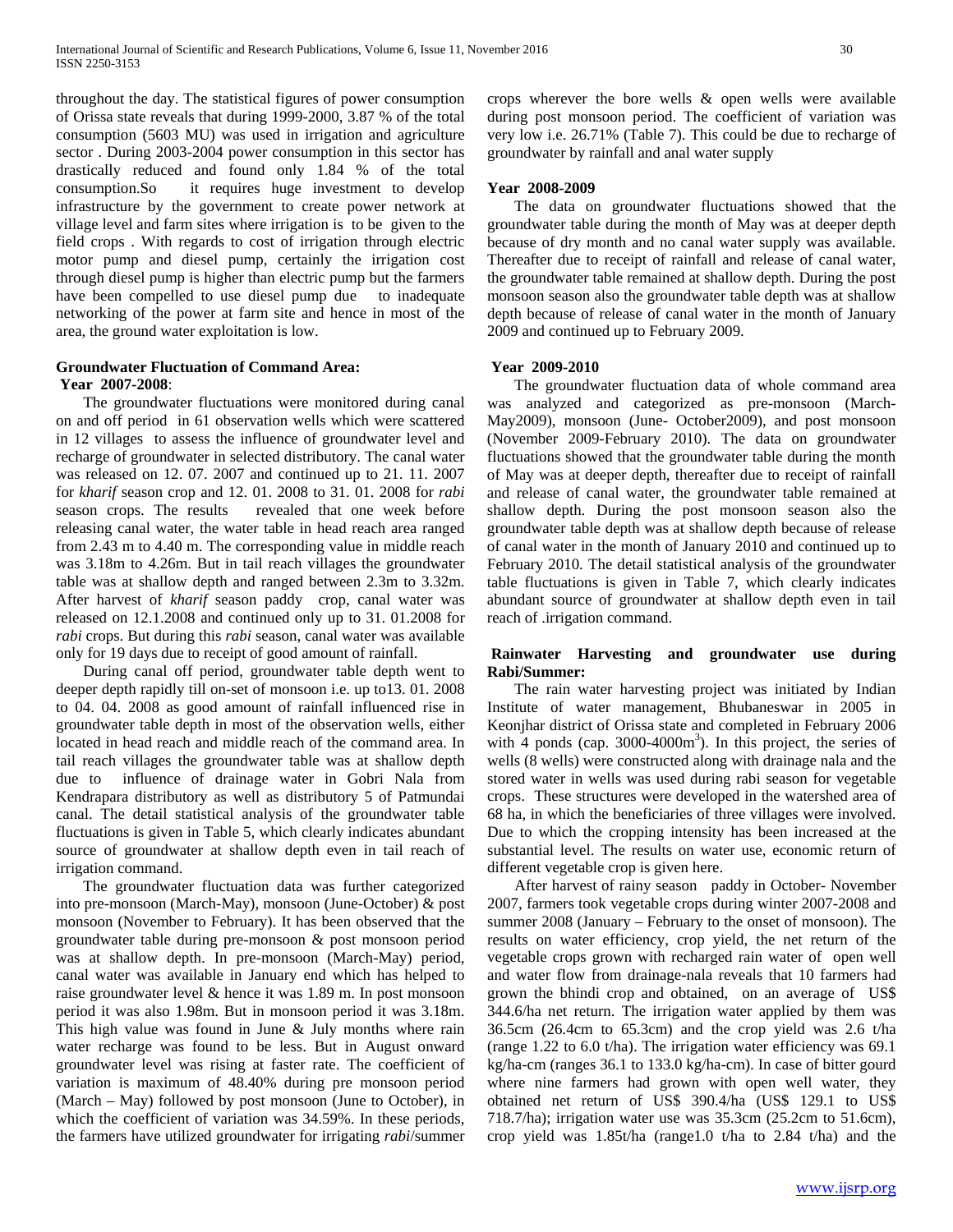irrigation water use efficiency was 54.7 kg/ha-cm (30.9 to 96.5 kg/ha-cm). Thirteen farmers took ridge gourd after harvest of rainy season paddy crop and harvested on an average of 4.75 t/ha fruit yield ( range 1.87-9.37 t/ha). They got a net return of US\$ 650.0/ha (US\$ 288.9 to US \$ 1180/ha). During crop growth period they applied 38.64cm irrigation water (24.3cm to 65.3cm) and the water use efficiency was 123.2kg/ha-cm (79.1- 219.1 kg/ha-cm). Brinjal is also highly dominated crop of this area and farmers invariably grow brinjal crop with irrigation water. In the watershed area, eight farmers took brinjal crop and harvested 6.33t/ha (2.5t/ha to 22.0 t/ha). They got the net return of US \$ 857.1/ha (US\$ 126.2/ha to US\$ 2824.7/ha). They applied irrigation water to the extent of 38.8cm (25.3cm to 46.9cm). The water use efficiency was 157.3 kg/ha-cm (57.0- 541.1kg/ha-cm).

 Farmers took tomato crop and harvested fruit yield of 8.77 t/ha (3.25t/ha-32.5 t/ha). The net return was US\$ 577.8/ha (US\$ 216.0 to US\$ 2407.4/ha), the irrigation water efficiency was 240.3 kg/ha-cm. Potato is also dominated crop and being a short duration requires very less water. About 10 farmers took potato crop and harvested 4.80t/ha potato yield. They got a net return of US\$ 374.6/ha. The irrigation water applied was 30.4cm and irrigation water use efficiency was 163.7 kg/ha-cm. Onion crop was taken by 15 farmers and got onion yield on an average of 3.09t/ha, the water applied was 31.3cm and water use efficiency was 58.0kg/ha-cm. The net profit from onion cultivation was US\$ 330.2/ha. The chilli, garlic, cucumber, cauliflower were also taken by the farmers from open well water. In case of chilli crop, the farmers got net profit of US\$ 428.3/ha, from garlic US \$ 487.3/ha, from cucumber US\$ 533.8/ha and from cauliflower US\$ 471.6/ha. During winter the sunflower, spinach, pumpkin, cowpea were also grown with open well water. So with the help of harvested rainwater, the cropping intensity was increased at greater extent. Earlier they were not taking winter vegetable crops due to lack of water but with development of open well, the farmers are growing winter crops and earning their livelihood.

#### IV. CONCLUSION

- There is substantial variation on groundwater use within block due to several socio-economic as well as geological constraints. In coastal district of Orissa, the groundwater development is comparatively more than non-coastal district.
- In all district of Orissa, the evaporative demand (ETo) is greater than water supply through rain except in district of Mayurbhanj, the water availability through rainfall exceeded total water demand by 109.62 mm. Under such excess water supply condition, conservation of rainwater through various water recharge techniques is necessary. When season wise crop evaporative demand and availability of rainwater as supply is concerned, in most of the districts, the availability of water during wet season (June to October) through rainwater is quite high than the crop evaporative demand.
- This excess water can be recharged in to the groundwater by various techniques wherever the

groundwater recharge technique is feasible. This recharged water can be reutilized for crop growth during dry season that is rabi and summer and the cropping intensity and irrigated area can be increased as there is substantial deficit of water exists in these seasons.

- In some of the coastal districts of Orissa, groundwater is available at shallow depth however the exploitation is very low as irrigation through canal particularly in Mahanadi delta I and II has good irrigation net work and hence the shallow dug wells are in limited numbers.
- In Western Orissa, canal irrigation source is available from Hirakud project (CCA 1,57,018 ha) and hence the shallow dug wells are limited numbers in Sambalpur and Bargarh. Maximum numbers of shallow dug wells were found in Ganjam district followed by Angul. Similarly maximum numbers of medium deep tube wells were dominated in Balasore district and hence the groundwater development is quite high as compared to rest of the districts of Orissa.
- In existing rice based cropping system, high value and more remunerative crops are introduced, and then the income of the farmers can be further enhanced.
- In Orissa, irrigation through canal network is limited due to a limited number of major, medium and minor irrigation projects. Further development of new irrigation projects also needs a lot of investments and more time to complete the project work. Under such condition, it is essential to make an assessment of water resources available from all sources to make efficient utilization of available water in crop production.

#### **REFERENCES**

- [1] Allen, R.G., Pereira LS, Rae D, & Smith M.1998. Crop evapotranspiration: guidelines for computing crop water requirement. FAO Irrigation and Drainage paper no. 56, (Rome) Italy.
- [2] Anonymous, 1988. Reports of State Irrigation Department, Govt. of Orissa.
- [3] Anonymous, 1993. Reports of Orissa Remote Sensing Application Centre, Bhubaneswar.
- [4] Anonymous, 1998. Studies on the conjunctive use of surface and groundwater resources in Hirakud Irrigation Project, Central Groundwater Board, Bhubaneswar, Orissa, India.
- [5] Anonymous, 2001. Reports of Groundwater Survey and Investigation, Govt. of Orissa.
- [6] Anonymous, 2003. Reports of Central Groundwater Board, Bhubaneswar, Govt of India, Orissa.
- [7] Anonymous, 2006-07. Orissa Agricultural Statistics. Directorate of Agriculture and Food Production , Govt. of Orissa Bhubaneswar.
- [8] Anonymous 2010. Deep tube well Prudence: Towards Pragmatic Action for Addressing Ground water Overexploitation in India. Technical Report no.51676. International Bank for Reconstruction and Development / World Bank Washington DC 20433, USA
- [9] Das, S. 1994. Groundwater development potentials of a coastal tract of Orissa. In Proceedings of Workshop on Integrated development of Irrigation Agriculture (East Zone), Central Board of Irrigation and Power, New Delhi, 361-383
- [10] Healy, R.W and Cook, P.G. 2002. "Using groundwater levels to estimate recharge". Hydrogeology Journal.10 (1), 40-51.
- [11] Karanth, K.R., 1990. Groundwater Assessment Development and Management, Tata Mcgraw Hill publishing company Limited, New Delhi, 720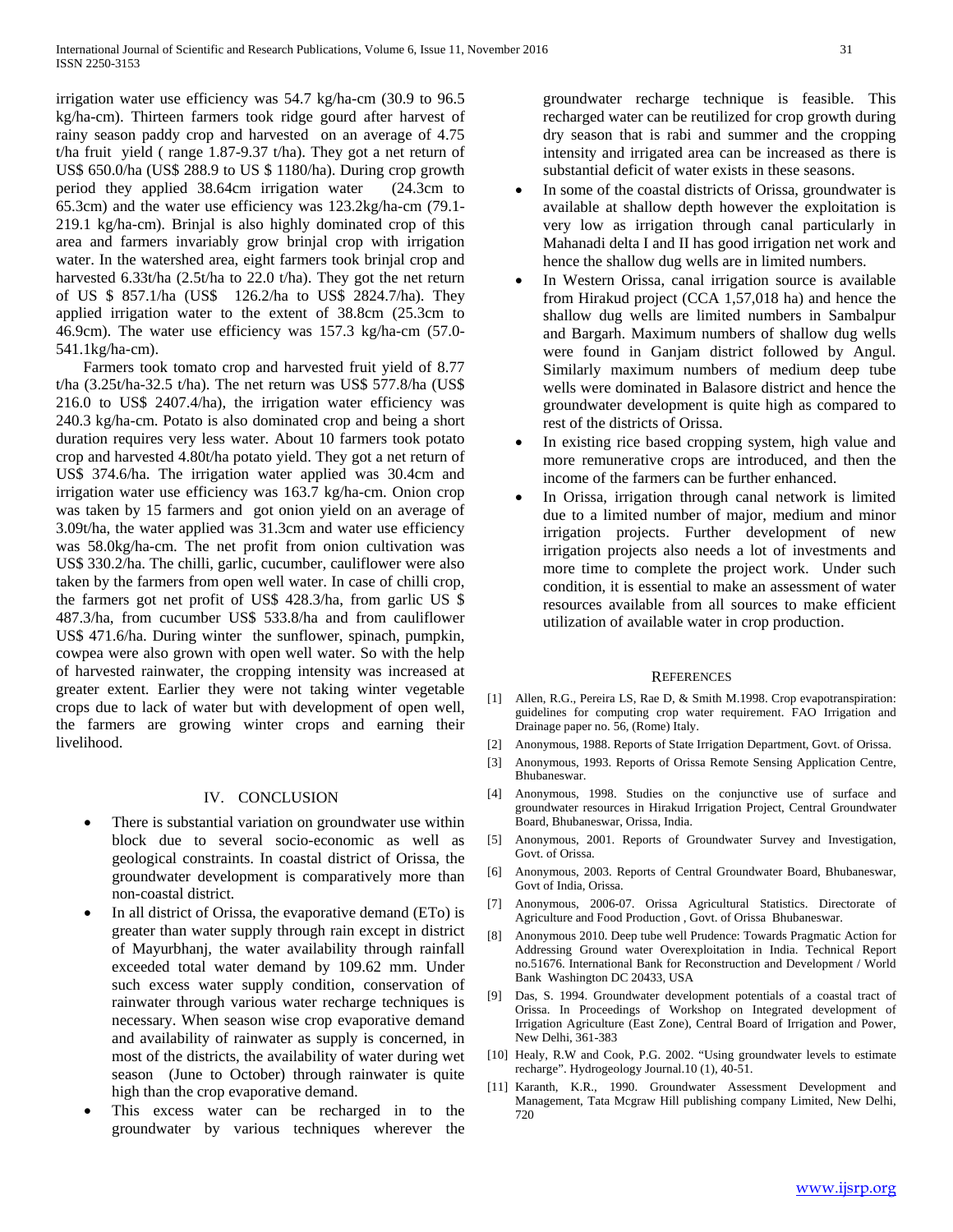- [12] Kumar C.P. 1977 "Estimation of Natural Groundwater Recharge". ISH Journal of Hydraulic Engineering, Vol.3, No.1, pp 61-74.
- [13] Lerner, D.N., Issar A.S., Simmers, I. 1990. "Groundwater recharge. A guide to understanding and estimating natural recharge". Int Contrib Hydrogeol Verlag Heise 8, 345 p.
- [14] Pati, G.C. 2009 Groundwater resources scenario of Orissa, Proceedings of the workshop on groundwater scenario and quality in Orissa organized by Central Groundwater Authority and Central Groundwater Board, Bhubaneswar, Orissa, pp1-8.
- [15] Scanlon, B.R.,Richard, W.H., (2002) "Choosing appropriate techniques for quantifying groundwater recharge". Hydrogeology J. 10, 18-39.
- [16] Sehgal, J.L.,Mandal, D.K., Mandal, C. & Vadivelu, S. 1992. The agroecological region of India. National Bureau of Soil Survey and Land Use Planning (ICAR), Nagpur.
- [17] Sharma, M.L (ed) .1989. Groundwater recharge. Balkema, Rotterdam, 323 pp.
- [18] Simmers, I. (ed) 1988."Estimation of natural groundwater recharge". NATO ASI Series C 222. Reidel, Dordrecht, 510 pp
- [19] Simmers, I. (ed) 1997. Recharge of phreatic aquifers in semi-arid areas. Balkema, Rotterdam, 277 pp.
- [20] State's Economy Report, 1999. Directorate of Economics and Statistics, Bhubaneswar, Orissa, India.

#### **AUTHORS**

**First Author** – R. B. Singandhupe, ICAR -Central Institute for Cotton Research, Nagpur -440010, Maharashtra , India **Second Author** – R.R. Sethi, ICAR –Indian Institute of Water Management, Bhubaneswar 751023, Orissa, India

| District       | No. of block    | Mean  | Maximum           | Minimum | Standard deviation<br>$(\% )$ | $CV$ % |
|----------------|-----------------|-------|-------------------|---------|-------------------------------|--------|
| Anugul         | 8               | 17.49 | 8.48              | 32.81   | 9.44                          | 53.98  |
| Balasore       | 12              | 47.46 | 22.38             | 77.61   | 16.38                         | 34.52  |
| Baragarh       | 12              | 14.32 | 9.39              | 25.17   | 4.51                          | 31.50  |
| <b>Bhadrak</b> | $\overline{7}$  | 42.25 | 23.84             | 73.82   | 17.00                         | 40.23  |
| Bolangir       | 14              | 16.77 | 12.75             | 25.46   | 3.56                          | 21.26  |
| Boudh          | $\overline{3}$  | 16.69 | 12.56             | 30.68   | 10.44                         | 62.54  |
| Cuttack        | 14              | 18.64 | 6.79              | 46.25   | 11.50                         | 61.71  |
| Deogarh        | $\overline{3}$  | 11.43 | 9.87              | 12.72   | 1.43                          | 12.47  |
| Dhenkanal      | 8               | 15.94 | 6.75              | 29.6    | 8.55                          | 53.61  |
| Gajapati       | $\overline{7}$  | 18.24 | 6.14              | 37.08   | 11.24                         | 61.61  |
| Ganjam         | 22              | 25.47 | 13.14             | 51.48   | 10.38                         | 40.76  |
| Jagatsinghpur  | $\overline{8}$  | 14.57 | $\overline{5.16}$ | 59.64   | 19.40                         | 133.18 |
| Jajpur         | 10              | 35.83 | 14.04             | 59.86   | 15.98                         | 44.59  |
| Jharsuguda     | $\overline{5}$  | 26.45 | 13.97             | 39.78   | 10.25                         | 38.76  |
| Kalahandi      | 13              | 14.25 | 5.83              | 29.17   | 6.71                          | 47.07  |
| Kandhamal      | 12              | 10.64 | 5.04              | 19.77   | 4.96                          | 46.66  |
| Kendrapara     | $\overline{9}$  | 31.88 | 10.51             | 64.99   | 26.52                         | 83.17  |
| Keonjhar       | $\overline{13}$ | 13.29 | 3.05              | 40.96   | 11.34                         | 85.32  |

#### **Table-1 Statistical analysis of block wise groundwater development (%) of Orissa.**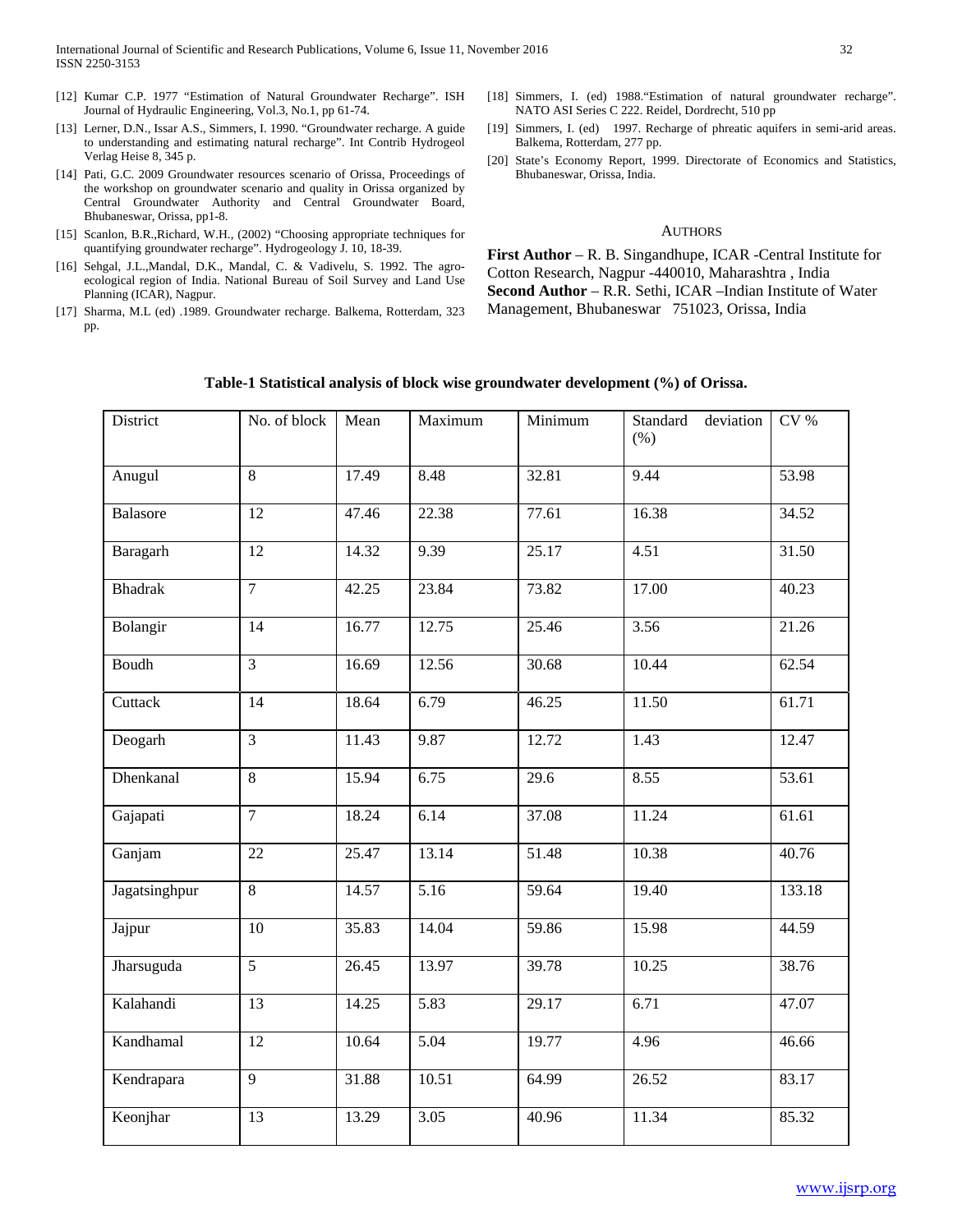International Journal of Scientific and Research Publications, Volume 6, Issue 11, November 2016 33 ISSN 2250-3153

| JU-JIJJ      |                |       |                   |       |       |       |
|--------------|----------------|-------|-------------------|-------|-------|-------|
| Khurda       | 10             | 13.82 | 4.39              | 26.56 | 7.73  | 55.96 |
| Koraput      | 14             | 6.65  | 3.88              | 18.41 | 4.00  | 72.31 |
| Malkangiri   | $\overline{7}$ | 6.02  | 3.08              | 13.7  | 3.00  | 60.41 |
| Mayurbhanja  | 26             | 21.71 | 7.21              | 50.98 | 11.04 | 50.83 |
| Nupada       | $\overline{5}$ | 15.89 | $\overline{8.99}$ | 31.45 | 9.59  | 60.34 |
| Nayagarh     | 8              | 15.52 | 5.16              | 48.93 | 15.12 | 97.41 |
| Nawarangapur | 10             | 11.17 | 6.91              | 16.68 | 3.06  | 27.39 |
| Puri         | 11             | 10.51 | 3.72              | 16.88 | 4.02  | 38.29 |
| Rayagada     | 11             | 12.74 | 6.93              | 33.15 | 8.11  | 63.67 |
| Sambalpur    | 9              | 10.39 | 7.29              | 17.29 | 3.68  | 35.37 |
| Sonepur      | 6              | 11.23 | 7.29              | 18.29 | 4.42  | 39.34 |
| Sundergarh   | 17             | 15.37 | 3.73              | 38.07 | 11.62 | 75.58 |

# **Table-2 Groundwater resources available in Orissa as on 31.3.2004 and area to be irrigated**

| District        | Groundwater<br>resources assessed<br>(ham) | <b>Balance</b><br>for<br>resources<br>irrigation<br>use<br>(ham) | Annual<br>ET<br>demand<br>(m) | ET<br>demand<br>during<br>Nov.-May<br>(m) | Expected<br>area<br>to be irrigated<br>(ha) |
|-----------------|--------------------------------------------|------------------------------------------------------------------|-------------------------------|-------------------------------------------|---------------------------------------------|
| Angul           | 86673                                      | 70317                                                            | 1.703                         | 1.073                                     | 65515                                       |
| <b>Balasore</b> | 99882                                      | 50198                                                            | 1.607                         | 0.993                                     | 50557                                       |
| Bargarh         | 56076                                      | 47059                                                            | 1.733                         | 1.082                                     | 43489                                       |
| <b>Bhadrak</b>  | 51210                                      | 27087                                                            | 1.609                         | 0.995                                     | 27231                                       |
| Bolangir        | 71348                                      | 58044                                                            | 1.736                         | 1.090                                     | 53276                                       |
| Boudh           | 36974                                      | 30265                                                            | 1.729                         | 1.082                                     | 27974                                       |
| Cuttack         | 105366                                     | 83984                                                            | 1.723                         | 1.083                                     | 77540                                       |
| Deogarh         | 21224                                      | 18579                                                            | 1.687                         | 1.056                                     | 17600                                       |
| Dhenkanal       | 65192                                      | 53673                                                            | 1.712                         | 1.079                                     | 49766                                       |
| Gajpati         | 27756                                      | 22475                                                            | 1.659                         | 0.991                                     | 22679                                       |
| Ganjam          | 113800                                     | 81858                                                            | 1.607                         | 0.961                                     | 85180                                       |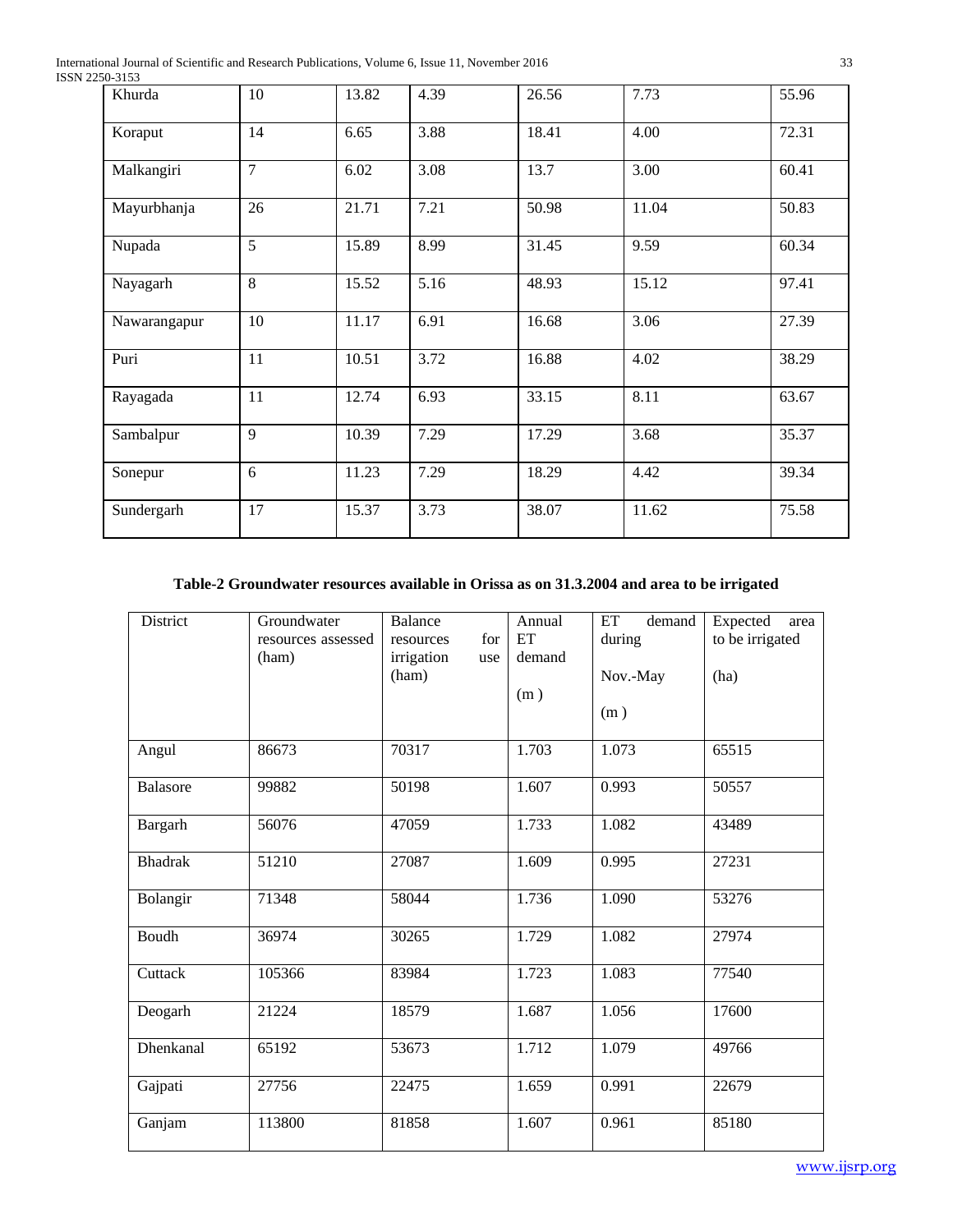International Journal of Scientific and Research Publications, Volume 6, Issue 11, November 2016 34 ISSN 2250-3153

| Jagatsingpur       | 139697  | 118335  | 1.645 | 1.014 | 116701  |
|--------------------|---------|---------|-------|-------|---------|
| Jajpur             | 58999   | 35604   | 1.646 | 1.089 | 32754   |
| Jharsuguda         | 17266   | 12684   | 1.689 | 1.045 | 12142   |
| Kalahandi          | 89520   | 72948   | 1.682 | 1.061 | 68818   |
| Kendrapala         | 32147   | 21451   | 1.611 | 1.012 | 21207   |
| Keonjhar           | 132284  | 113353  | 1.561 | 0.981 | 11556   |
| Khurda             | 90184   | 73914   | 1.666 | 1.028 | 71873   |
| Koraput            | 82135   | 75222   | 1.544 | 0.972 | 77373   |
| Malkangiri         | 32880   | 30685   | 1.710 | 1.059 | 28985   |
| Mayurbhanj         | 152066  | 117334  | 1.538 | 0.942 | 124533  |
| Nawapara           | 36730   | 30500   | 1.722 | 1.084 | 28136   |
| Nawarangpur        | 48101   | 41030   | 1.647 | 1.016 | 40393   |
| Nayagarh           | 51430   | 42930   | 1.606 | 1.016 | 42266   |
| Puri               | 88351   | 78106   | 1.608 | 0.958 | 81550   |
| Phulbani           | 62397   | 55068   | 1.589 | 1.010 | 54501   |
| Rayagarh           | 62883   | 53864   | 1.650 | 1.027 | 52428   |
| Samabalpur         | 66337   | 58950   | 1.706 | 1.063 | 55455   |
| Sonepur            | 29943   | 25920   | 1.733 | 1.085 | 23885   |
| Sundargarh         | 92077   | 76601   | 1.675 | 1.041 | 73619   |
| <b>State Total</b> | 2100928 | 1678038 | 1.658 | 1.031 | 1628372 |

# **Table 3. Estimation of natural recharge based on annual rainfall of Orissa**

| District        | Mean<br>rainfall,<br>cm | Recharge,<br>cm<br>(Chaturvedi's)<br>formula) | Recharge,<br><sub>cm</sub><br>(Amritsar<br>formula) | Recharge,<br>cm<br>(Krishna<br>Rao<br>formula) | Average<br>recharge,<br>cm | Mean<br>recharge as<br>of<br>%<br>rainfall |
|-----------------|-------------------------|-----------------------------------------------|-----------------------------------------------------|------------------------------------------------|----------------------------|--------------------------------------------|
| Anugul          | 132.10                  | 20.62                                         | 45.27                                               | 25.24                                          | 30.37                      | 22.99                                      |
| <b>Balasore</b> | 178.19                  | 25.07                                         | 52.81                                               | 41.37                                          | 39.75                      | 22.31                                      |
| Baragarh        | 123.14                  | 19.61                                         | 43.66                                               | 22.10                                          | 28.46                      | 23.11                                      |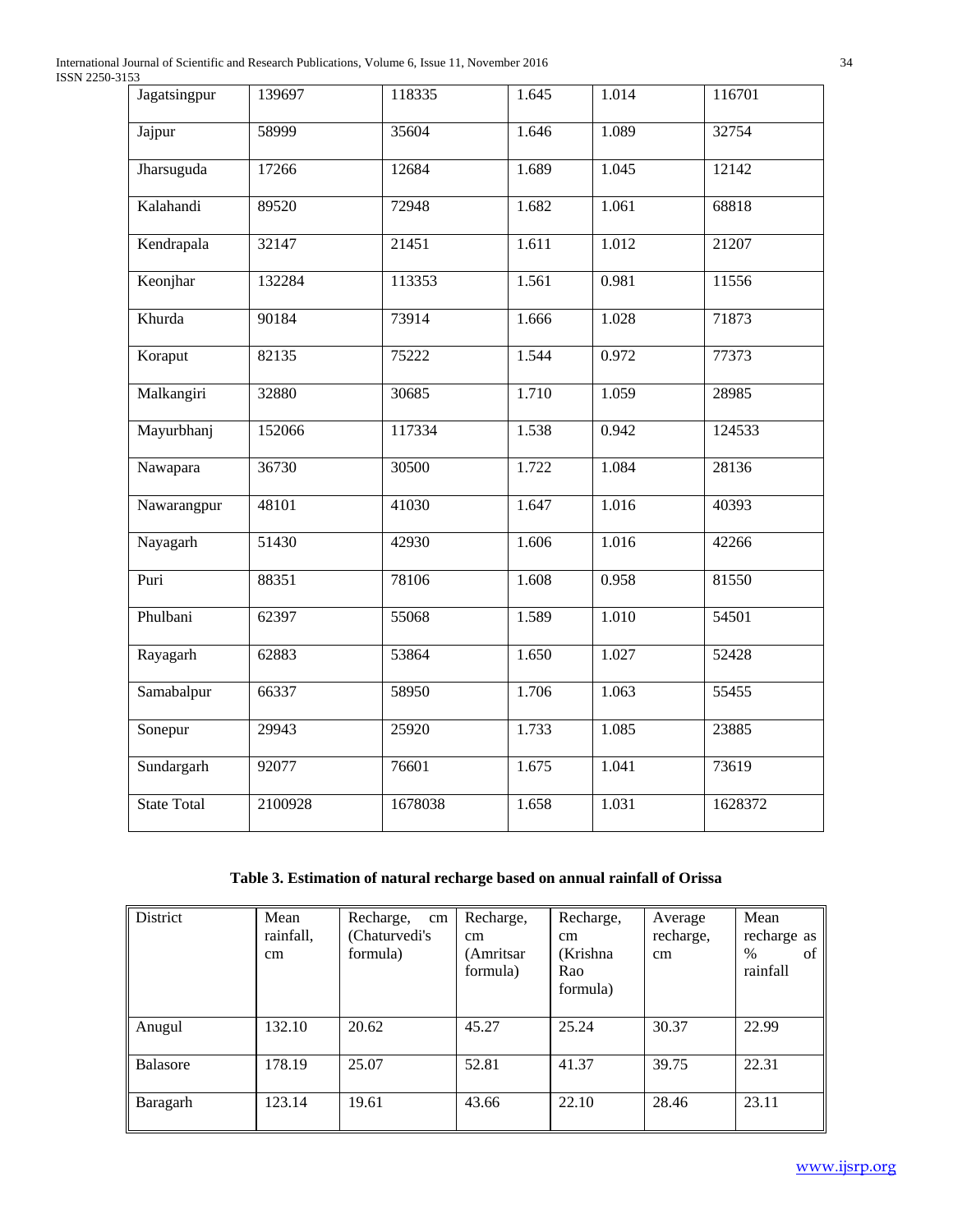International Journal of Scientific and Research Publications, Volume 6, Issue 11, November 2016 35 ISSN 2250-3153

| <b>Bhadrak</b> | 150.18 | 22.35 | 48.25 | 31.56 | 34.05 | 22.68 |
|----------------|--------|-------|-------|-------|-------|-------|
| Bolangir       | 112.81 | 19.14 | 43.26 | 21.75 | 28.05 | 24.87 |
| Boudh          | 124.83 | 19.63 | 43.79 | 22.74 | 28.72 | 23.01 |
| Cuttack        | 143.45 | 21.69 | 47.14 | 29.21 | 32.68 | 22.78 |
| Deogarh        | 132.21 | 20.62 | 45.25 | 25.27 | 30.38 | 22.98 |
| Dhenkanal      | 139.67 | 21.35 | 46.62 | 27.88 | 31.95 | 22.88 |
| Gajapati       | 127.16 | 19.92 | 44.44 | 23.51 | 29.29 | 23.03 |
| Ganjam         | 123.24 | 19.50 | 43.76 | 22.13 | 28.46 | 23.10 |
| Jagatsinghpur  | 145.40 | 21.72 | 47.34 | 29.89 | 32.98 | 22.69 |
| Jajpur         | 154.98 | 22.78 | 49.01 | 33.24 | 35.01 | 22.59 |
| Jharsuguda     | 130.21 | 20.13 | 44.71 | 24.57 | 29.80 | 22.89 |
| Kalahandi      | 154.72 | 22.73 | 48.83 | 33.15 | 34.90 | 22.56 |
| Kandhamal      | 158.85 | 23.27 | 49.73 | 34.60 | 35.87 | 22.58 |
| Kendrapara     | 145.87 | 21.71 | 47.35 | 30.06 | 33.04 | 22.65 |
| Keonjhar       | 125.14 | 20.02 | 44.19 | 22.80 | 29.00 | 23.18 |
| Khurda         | 144.48 | 21.73 | 47.31 | 29.57 | 32.87 | 22.75 |
| Koraput        | 136.93 | 21.28 | 46.33 | 26.92 | 31.51 | 23.01 |
| Malkangiri     | 145.21 | 22.00 | 47.53 | 29.82 | 33.12 | 22.81 |
| Mayurbhanja    | 143.03 | 21.89 | 47.33 | 29.06 | 32.76 | 22.90 |
| Nawarangapur   | 142.52 | 21.81 | 47.20 | 28.88 | 32.63 | 22.90 |
| Nayagarh       | 131.31 | 20.36 | 45.10 | 24.96 | 30.14 | 22.95 |
| Nupada         | 100.56 | 16.83 | 39.39 | 14.20 | 23.47 | 23.34 |
| Puri           | 143.02 | 21.44 | 46.98 | 29.06 | 32.49 | 22.72 |
| Rayagada       | 113.65 | 18.56 | 42.07 | 18.78 | 26.47 | 23.29 |
| Sambalpur      | 135.95 | 20.93 | 45.84 | 26.58 | 31.12 | 22.89 |
| Sonepur        | 135.26 | 20.76 | 45.63 | 26.34 | 30.91 | 22.85 |
| Sundergarh     | 131.78 | 20.69 | 45.28 | 25.12 | 30.36 | 23.04 |

Rainfall and recharge were based on the data (1993-2004)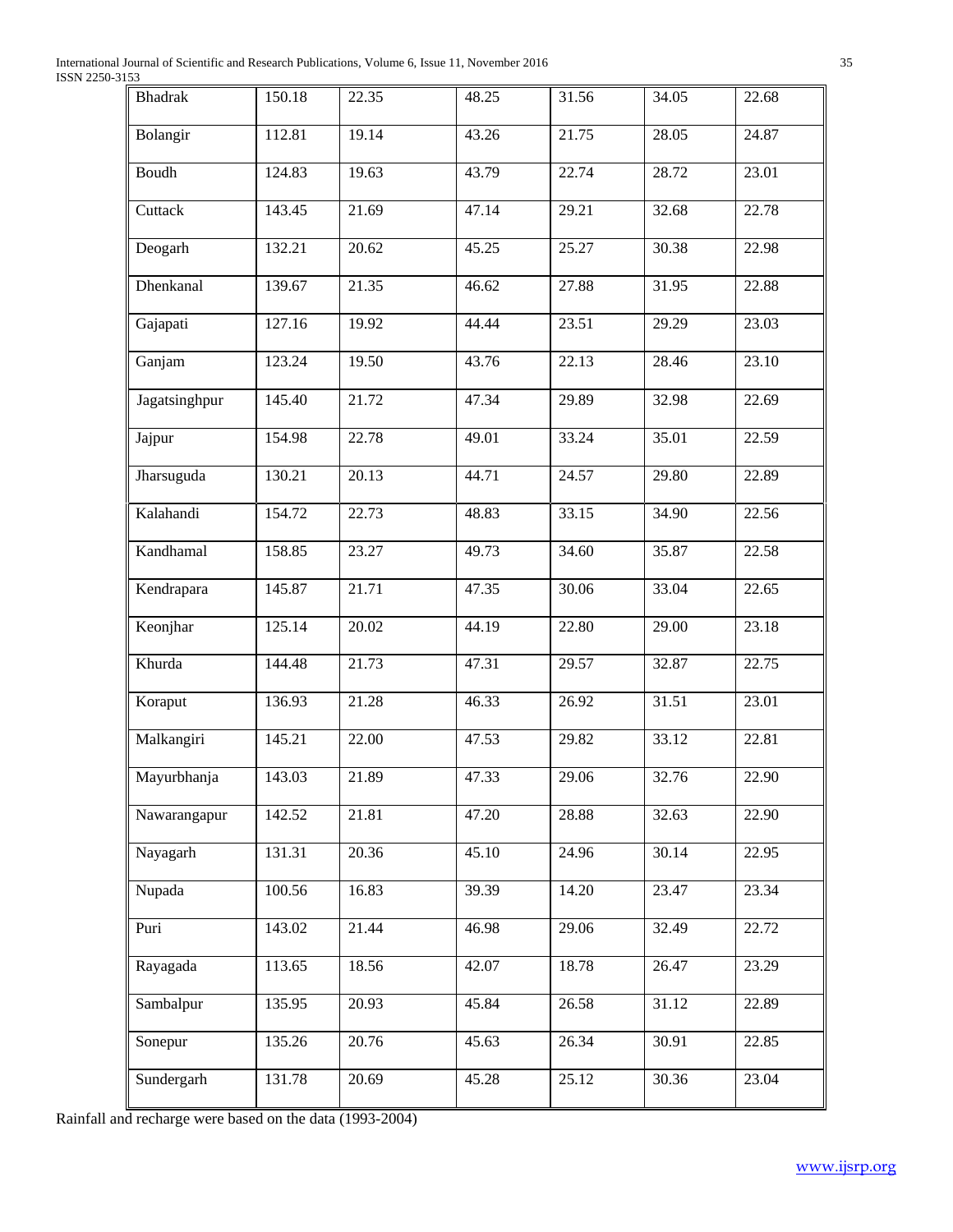| District<br>ETo, mm                    |                     |                                 |        | Rainfall, mm |                    |                         | Deficit/surplus, mm |                  |                    |
|----------------------------------------|---------------------|---------------------------------|--------|--------------|--------------------|-------------------------|---------------------|------------------|--------------------|
|                                        | June<br>Oct.        | toNov. to April toJune<br>March | May    | Oct.         | toNov.<br>March    | to April to June<br>May | Oct.                | to Nov.<br>March | to April to<br>May |
| Anguls $*$                             | 630.0               | 619.0                           | 454.3  | 1238.1       | 94.7               | 88.3                    | 608.1               | $-524.3$         | $-366.0$           |
| Balasore <sup>u</sup>                  | 614.4               | 592.1                           | 400.8  | 1278.7       | 131.5              | 158.1                   | 664.3               | $-460.6$         | $-242.7$           |
| Bargarh <sup>c</sup>                   | 651.1               | 592.3                           | 489.8  | 1405.1       | 73.4               | 48.5                    | 754.1               | $-518.9$         | $-441.3$           |
| Bhadrak <sup>u</sup>                   | 614.4               | 593.9                           | 400.8  | 1278.7       | 131.5              | 158.1                   | 664.3               | $-462.4$         | $-242.7$           |
| Bolangir $\overline{c}$                | 646.6               | 611.0                           | 478.5  | 1330.1       | 65.6               | 47.8                    | 683.5               | $-545.4$         | $-430.7$           |
| Boudh $\overline{c}$                   | 647.6               | 612.9                           | 469.0  | 1391.2       | 104.4              | 101.5                   | 743.6               | $-508.5$         | $-367.5$           |
| Cuttrack <sup>u</sup>                  | 639.7               | 654.8                           | 428.3  | 1266.5       | 114.1              | 120.7                   | 626.8               | $-540.7$         | $-307.6$           |
| Deogarh $c$                            | 631.7               | 587.2                           | 468.4  | 1405.1       | 73.4               | 48.5                    | 773.4               | $-513.8$         | $-419.9$           |
| Dhenkanal $\overline{C}$               | 633.1               | 639.5                           | 439.0  | 1238.1       | 94.7               | 88.3                    | 605.0               | $-544.8$         | $-350.7$           |
| Gajpati <sup>c*</sup>                  | 668.1               | 618.6                           | 372.5  | 1042.6       | 133.9              | $\overline{1}19.1$      | 374.5               | $-484.7$         | $-253.4$           |
| Ganjam $\overline{\text{}}^{\text{c}}$ | 646.1               | 603.9                           | 357.2  | 1042.6       | 133.9              | 119.1                   | 396.5               | $-470.0$         | $-238.1$           |
| Jagatsingpur <sup>u</sup>              | 630.7               | 626.8                           | 387.4  | 1266.5       | $\overline{1}14.1$ | 120.7                   | 635.8               | $-512.7$         | $-266.7$           |
| Jajpur $u^*$                           | 626.9               | 614.2                           | 404.5  | 1266.5       | 114.1              | 120.7                   | 639.6               | $-500.1$         | $-283.8$           |
| Jharsuguda <sup>c*</sup>               | 644.1               | 568.8                           | 475.8  | 1405.1       | 73.4               | 48.5                    | 761.0               | $-495.4$         | $-427.3$           |
| Kalahandi <sup>c</sup>                 | 621.1               | 611.9                           | 448.6  | 1259.2       | 61.6               | 57.4                    | 638.2               | $-550.3$         | $-391.2$           |
| Kendrapara <sup>u</sup>                | 599.4               | 588.7                           | 422.8  | 1266.5       | 114.1              | 120.7                   | 667.1               | $-474.6$         | $-302.1$           |
| Keonjhar <sup>c</sup>                  | 580.5               | 562.7                           | 418.2  | 1282.3       | 120                | 132.2                   | 701.8               | $-442.7$         | $-286.0$           |
| Khurda <sup>s*</sup>                   | 637.9               | 634.6                           | 393.8  | 1229.8       | 125.3              | 94                      | 591.9               | $-509.3$         | 299.8              |
| Koraput $\overline{c}$                 | 571.44              | 581.43                          | 390.77 | 1315.8       | $\overline{7}7.6$  | 128.4                   | 744.4               | $-503.8$         | $-262.4$           |
| Malkangiri <sup>c</sup>                | 651.01              | 631.76                          | 426.89 | 1315.8       | 77.6               | 128.4                   | 664.8               | $-554.2$         | $-298.5$           |
| Mayurbhanj <sup>c*</sup>               | 596.01              | 545.39                          | 396.8  | 1383         | 121.2              | 144                     | 787.0               | $-424.2$         | $-252.8$           |
| Nawapara <sup>c</sup>                  | 638.09              | 598.71                          | 485.29 | 1259.2       | 61.6               | 57.4                    | 621.1               | $-537.1$         | $-427.9$           |
| Nawarangpurc                           | 590.63              | 596.9                           | 418.84 | 1315.8       | 77.6               | 128.4                   | 725.2               | $-519.3$         | $-290.4$           |
| Nayagarh <sup>c</sup>                  | $\overline{631}.16$ | 618.48                          | 397.21 | 1229.8       | 125.3              | 94                      | 598.6               | $-493.2$         | $-303.2$           |

# **Table-4. Season- wise water demand (ETo) and supply through rainfall**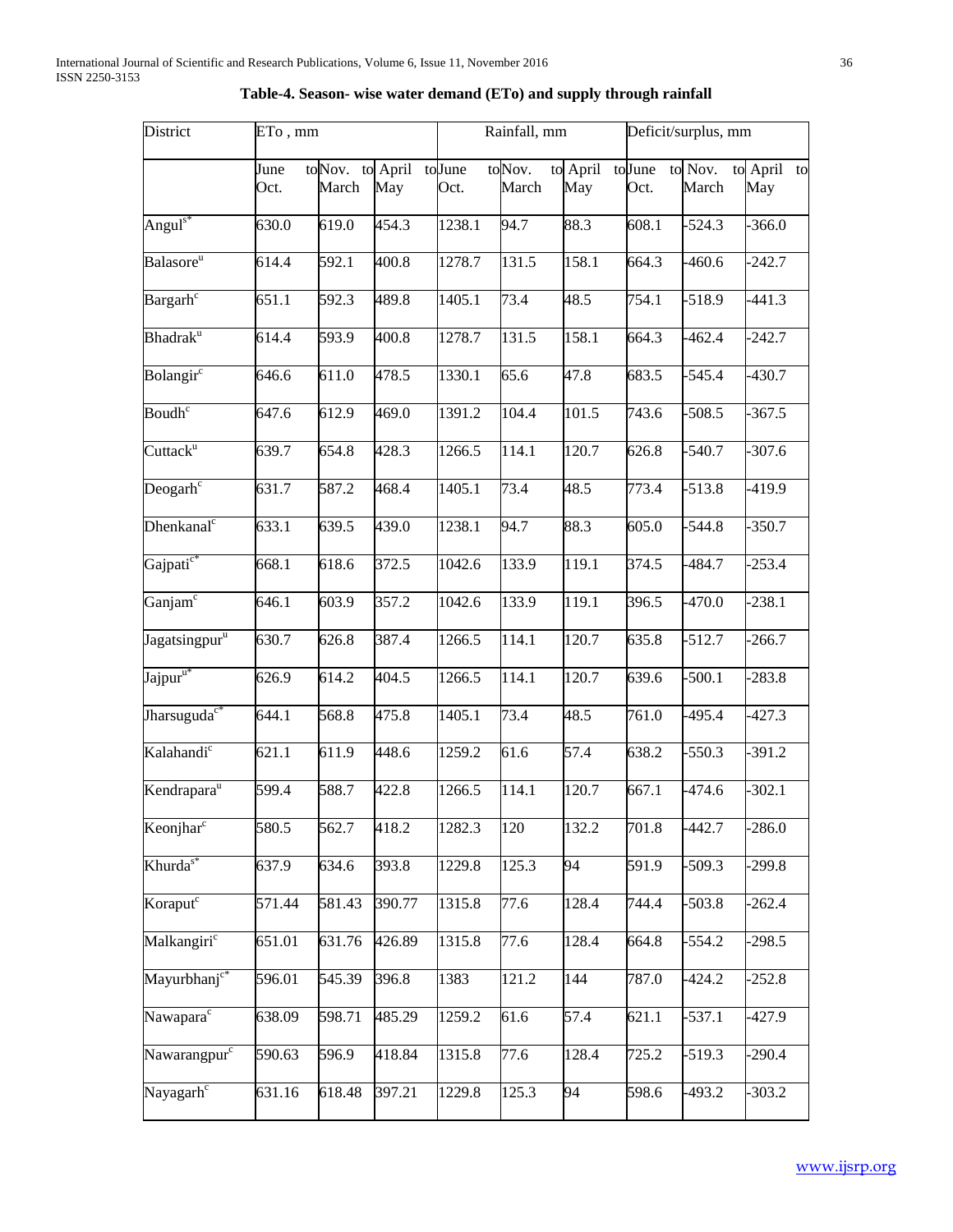| Phulbani <sup>c</sup>  | 597.5  | 585.7  | 424.7  | 1391.2 | 104.4 | 101.5 | 793.7 | $-481.3$ | $-323.2$ |
|------------------------|--------|--------|--------|--------|-------|-------|-------|----------|----------|
| Puri <sup>u</sup>      | 631.52 | 608.24 | 349.53 | 1229.8 | 125.3 | 94    | 598.3 | $-482.9$ | $-255.5$ |
| Rayagarh <sup>c</sup>  | 622.54 | 617.08 | 410.31 | 1315.8 | 77.6  | 128.4 | 693.3 | $-539.5$ | $-281.9$ |
| Sambalpur <sup>c</sup> | 643.15 | 584.81 | 478.21 | 1405.1 | 73.4  | 48.5  | 762.0 | -511.4   | $-429.7$ |
| Sonepur <sup>c</sup>   | 647.84 | 610.05 | 475.14 | 1330.1 | 65.6  | 47.8  | 682.3 | $-544.5$ | -427.3   |
| Sundergarh $c^*$       | 634.05 | 616.43 | 424.08 | 1488.2 | 97.3  | 61.2  | 854.2 | $-519.1$ | $-362.9$ |

S-Semi-consolidated, U-Unconsolidated, C-Consolidated geological formation, \* more than 80% of the area is covered under particular geological formation

| Table 5: District-wise crop evaporative demand of rice in Orissa |  |  |
|------------------------------------------------------------------|--|--|
|------------------------------------------------------------------|--|--|

| District        | Geogra<br>phical<br>area<br>(000, 000)<br>ha) | Annual<br>rain water,<br>ham | Annual<br>ETo, ham | ETo<br>demand in<br>wet<br>season,<br>ham | ETo<br>demand in<br>winter<br>season, | ETo<br>demands<br>in autumn<br>season, | ETo<br>demand in<br>summer<br>season, | Total ETo<br>demand in<br>rice, ham |
|-----------------|-----------------------------------------------|------------------------------|--------------------|-------------------------------------------|---------------------------------------|----------------------------------------|---------------------------------------|-------------------------------------|
|                 |                                               |                              |                    |                                           | ham                                   | ham                                    | ham                                   |                                     |
| Angul           | 635                                           | 902399                       | 1081608            | 68040                                     | 53234                                 | 12125                                  | 3492                                  | 136891                              |
| <b>Balasore</b> | 371                                           | 581839                       | 598694             | 136397                                    | 130486                                | 2171                                   | 15911                                 | 290361                              |
| Bargarh         | 583                                           | 890241                       | 1010432            | 156903                                    | 152475                                | 30415                                  | 45219                                 | 385012                              |
| <b>Bhadrak</b>  | 279                                           | 437556                       | 448933             | 105062                                    | 100965                                | 545                                    | 11919                                 | 218491                              |
| Bolangir        | 655                                           | 945493                       | 1137126            | 125966                                    | 70343                                 | 43391                                  | 2443                                  | 242143                              |
| Boudh           | 344                                           | 549402                       | 594941             | 44683                                     | 35548                                 | 6126                                   | 1438                                  | 87794                               |
| Cuttack         | 392                                           | 588510                       | 675322             | 78039                                     | 87741                                 | 10410                                  | 7361                                  | 183550                              |
| Deogarh         | 278                                           | 424506                       | 469039             | 29056                                     | 17028                                 | 9088                                   | 3040                                  | 58212                               |
| Dhenkanal       | 460                                           | 653706                       | 787341             | 77875                                     | 65225                                 | 11842                                  | 3098                                  | 158040                              |
| Gajpati         | 381                                           | 493624                       | 632159             | 26057                                     | 23506                                 | 600                                    | 346                                   | 50510                               |
| Ganjam          | 870                                           | 1127172                      | 1398281            | 173954                                    | 160640                                | 1761                                   | 187                                   | 336543                              |
| Jagatsingpur    | 174                                           | 261226                       | 286202             | 63697                                     | 59544                                 | 3455                                   | 5670                                  | 132366                              |
| Jajpur          | 289                                           | 433876                       | 475576             | 93411                                     | 78618                                 | 11792                                  | 4958                                  | 190470                              |
| Jharsuguda      | 220                                           | 335940                       | 345176             | 34781                                     | 16494                                 | 13279                                  | 827                                   | 64976                               |
| Kalahandi       | 820                                           | 1130124                      | 1378879            | 140978                                    | 122178                                | 42905                                  | 2723                                  | 308785                              |
| Kendrapara      | 257                                           | 385834                       | 422418             | 105484                                    | 76082                                 | 4085                                   | 7834                                  | 195002                              |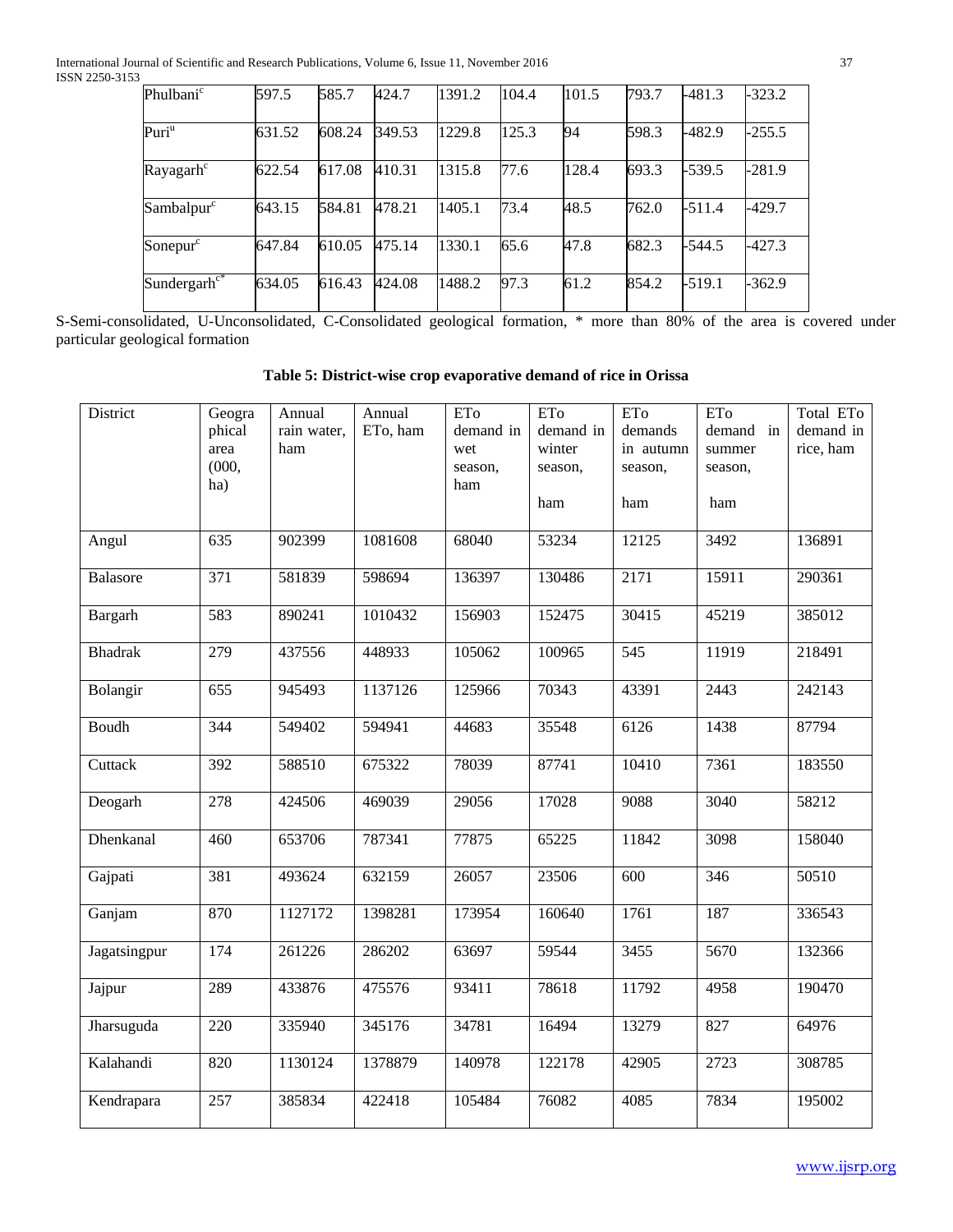International Journal of Scientific and Research Publications, Volume 6, Issue 11, November 2016 38 ISSN 2250-3153

| 22JU-JIJJ<br>Keonjhar | 830  | 1273635 | 1264903 | 124805 | 83230  | 30273 | 1972  | 240280 |
|-----------------------|------|---------|---------|--------|--------|-------|-------|--------|
|                       |      |         |         |        |        |       |       |        |
| Khurda                | 289  | 418790  | 488786  | 75384  | 72047  | 661   | 4298  | 152391 |
| Koraput               | 838  | 1275268 | 1293570 | 61144  | 58644  | 15944 | 2733  | 138465 |
| Malkangiri            | 612  | 931342  | 1046312 | 55336  | 61846  | 6362  | 25    | 123569 |
| Mayurbhanj            | 1042 | 1717424 | 1602804 | 199663 | 147255 | 33392 | 3429  | 384967 |
| Nawapara              | 341  | 469966  | 587233  | 66999  | 53756  | 21380 | 483   | 142618 |
| Nawarangpur           | 519  | 8789814 | 854715  | 94043  | 86753  | 23919 | 233   | 204948 |
| Nayagarh              | 396  | 573844  | 669755  | 73310  | 68044  | 2646  | 1987  | 145987 |
| Puri                  | 760  | 1213796 | 1222034 | 35254  | 24600  | 8942  | 392   | 69187  |
| Phulbani              | 306  | 443425  | 486323  | 89044  | 84545  | 1175  | 16463 | 191228 |
| Rayagarh              | 759  | 1155046 | 1252297 | 36730  | 31471  | 4470  | 1123  | 73794  |
| Samabalpur            | 671  | 1024617 | 1144840 | 84896  | 51463  | 23575 | 16742 | 176676 |
| Sonepur               | 229  | 330562  | 396864  | 61545  | 46364  | 10493 | 19193 | 137595 |
| Sundargarh            | 971  | 1598946 | 1625998 | 147734 | 78903  | 59180 | 2401  | 288217 |

**Table 6:Aquifer characteristics of different districts of Orissa**

| District        | Aquifer characteristics      |                            |                          |  |  |  |  |
|-----------------|------------------------------|----------------------------|--------------------------|--|--|--|--|
|                 | No. of exploratory bore well | Transmissivity $(m^2/day)$ | Storavity (x $10^{-4}$ ) |  |  |  |  |
| Angul           |                              | 2.84-34.75                 | 4.50                     |  |  |  |  |
| <b>Balasore</b> | 36                           | 60-1160                    | $1.30 - 21.00$ (4)       |  |  |  |  |
| <b>Bhadrak</b>  | 43                           | 6-1786                     | $0.45 - 72.40(17)$       |  |  |  |  |
| Cuttack         | 38                           | 10.54-12873                | $0.02-49.0(16)$          |  |  |  |  |
| Jagatsingpur    | 11                           | 388-9360                   | $0.03 - 2.50(5)$         |  |  |  |  |
| Jajpur          | 24                           | 55.88-4650                 | $1.50 - 133.0$ (14)      |  |  |  |  |
| Kalahandi       | Not available                | Not available              | $4.10 - 4.90(2)$         |  |  |  |  |
| Kendrapala      | 17                           | 110.0-7445                 | $1.60 - 19.80(9)$        |  |  |  |  |
| Keonjhar        | Not available                | Not available              | $1.55 - 5.39(8)$         |  |  |  |  |
| Khurda          | 3                            | 75.26-258.0                | Not available            |  |  |  |  |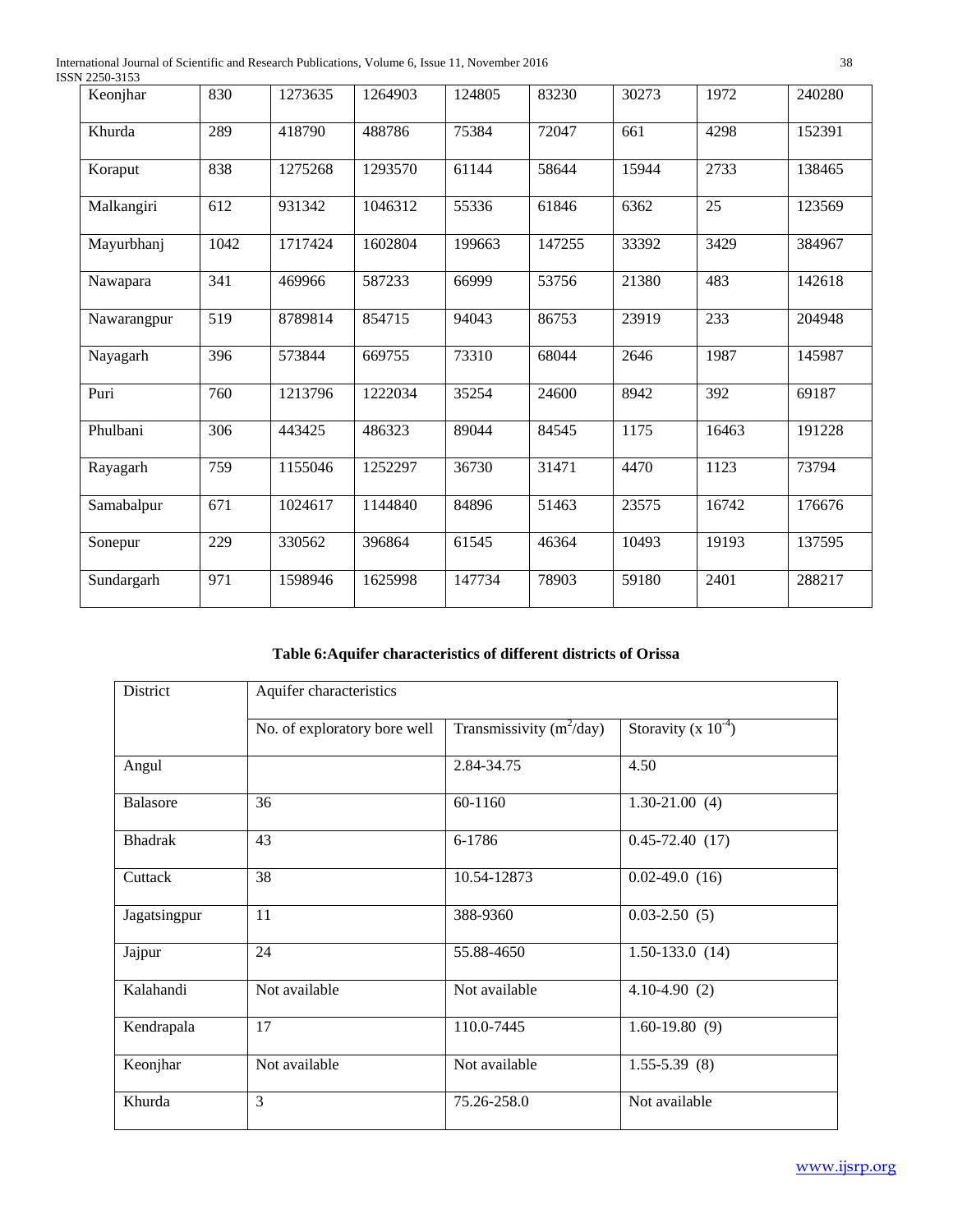| Koraput    | Not available | Not available | $2.21 - 8.00$ (3)   |
|------------|---------------|---------------|---------------------|
| Nayagarh   | Not available | Not available | 1.10-8.00           |
| Puri       | 20            | 34.10-14688.0 | $0.03 - 145.0$ (10) |
| Samabalpur | Not available | Not available | $1.06 - 7.73(3)$    |

Figures in brackets are no. of observations, Source: Groundwater Resources of Orissa, Directorate of Groundwater Survey and Investigation, Orissa, 2001

| Paramete<br>rs  | 2007-08                                    |                                   |                                          | 2008-09                              |                      | 2009-2010                            |                                        |                                |                                      |
|-----------------|--------------------------------------------|-----------------------------------|------------------------------------------|--------------------------------------|----------------------|--------------------------------------|----------------------------------------|--------------------------------|--------------------------------------|
|                 | Mar-<br>May<br>$(Pre-$<br>monsoo<br>$n)$ m | June-<br>Oct<br>(Monso)<br>on), m | Nov-<br>Feb<br>(Post<br>monsoo<br>$n$ ,m | Mar-May<br>$(Pre-$<br>monsoon),<br>m | June-Oct<br>(Monsoon | Nov-<br>Feb<br>(Post<br>monsoo<br>n) | Mar-<br>May<br>$(Pre-$<br>monsoo<br>n) | June-<br>Oct<br>(Monso)<br>on) | Nov-<br>Feb<br>(Post<br>monsoo<br>n) |
| Mean            | 3.18                                       | 1.89                              | 1.98                                     | 2.04                                 | 1.91                 | 3.23                                 | 2.73                                   | 2.10                           | 2.08                                 |
| Maximu<br>m     | 5.98                                       | 5.01                              | 3.4                                      | 5.53                                 | 4.60                 | 5.93                                 | 5.02                                   | 3.58                           | 5.26                                 |
| Minimu<br>m     | 0.73                                       | 0.25                              | 0.66                                     | 0.69                                 | 0.28                 | 0.76                                 | 0.61                                   | 0.69                           | 0.26                                 |
| SD(m)           | 1.10                                       | 0.92                              | 0.53                                     | 0.55                                 | 0.86                 | 1.12                                 | 0.95                                   | 0.61                           | 1.02                                 |
| CV <sub>%</sub> | 34.59                                      | 9.2                               | 26.71                                    | 27.0                                 | 45.02                | 34.7                                 | 34.8                                   | 29.1                           | 49.0                                 |

**Table 7. Statistical analysis of water table depth (in meter)**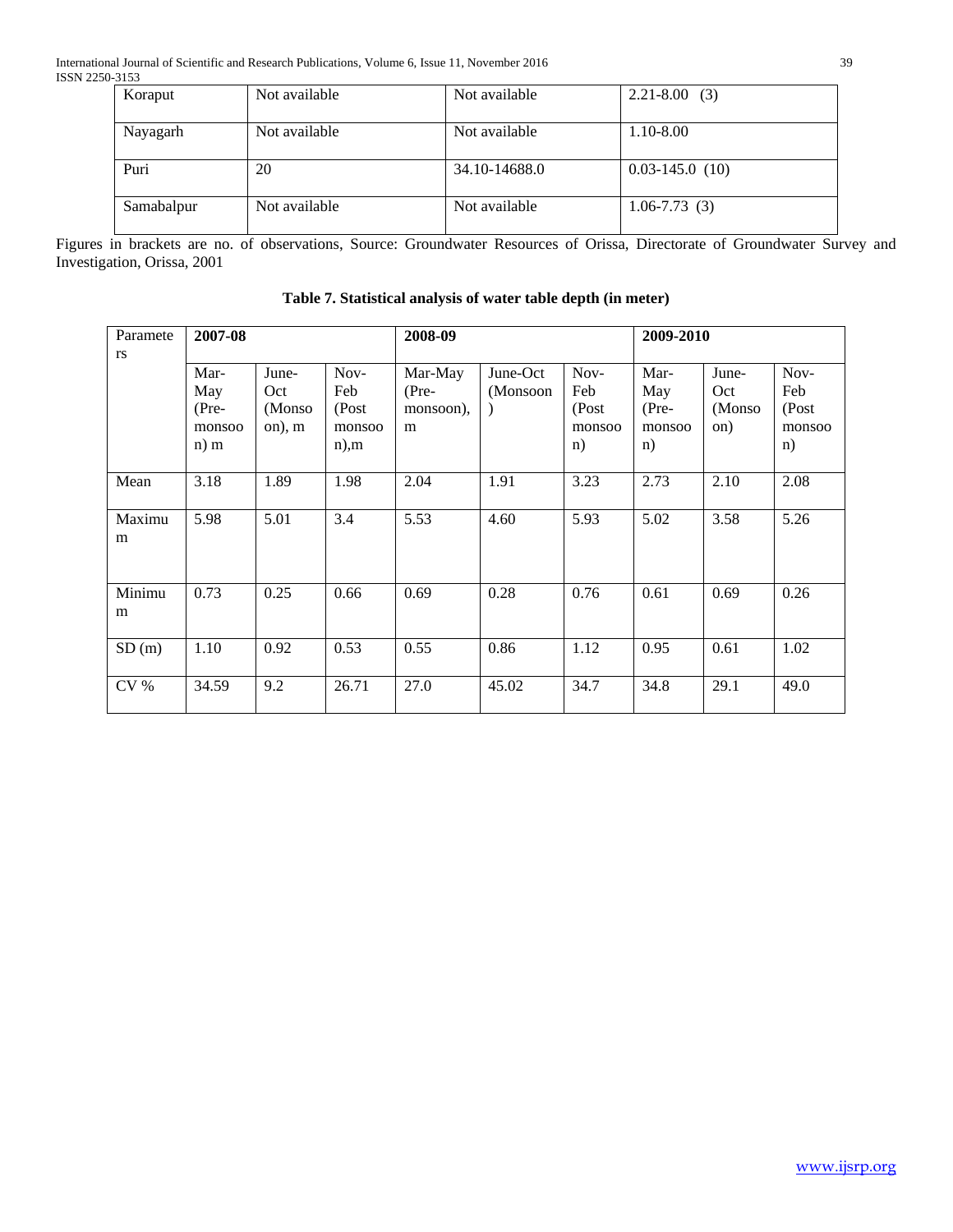

**Photo Plate no. 1: Hydrogeology of Orissa**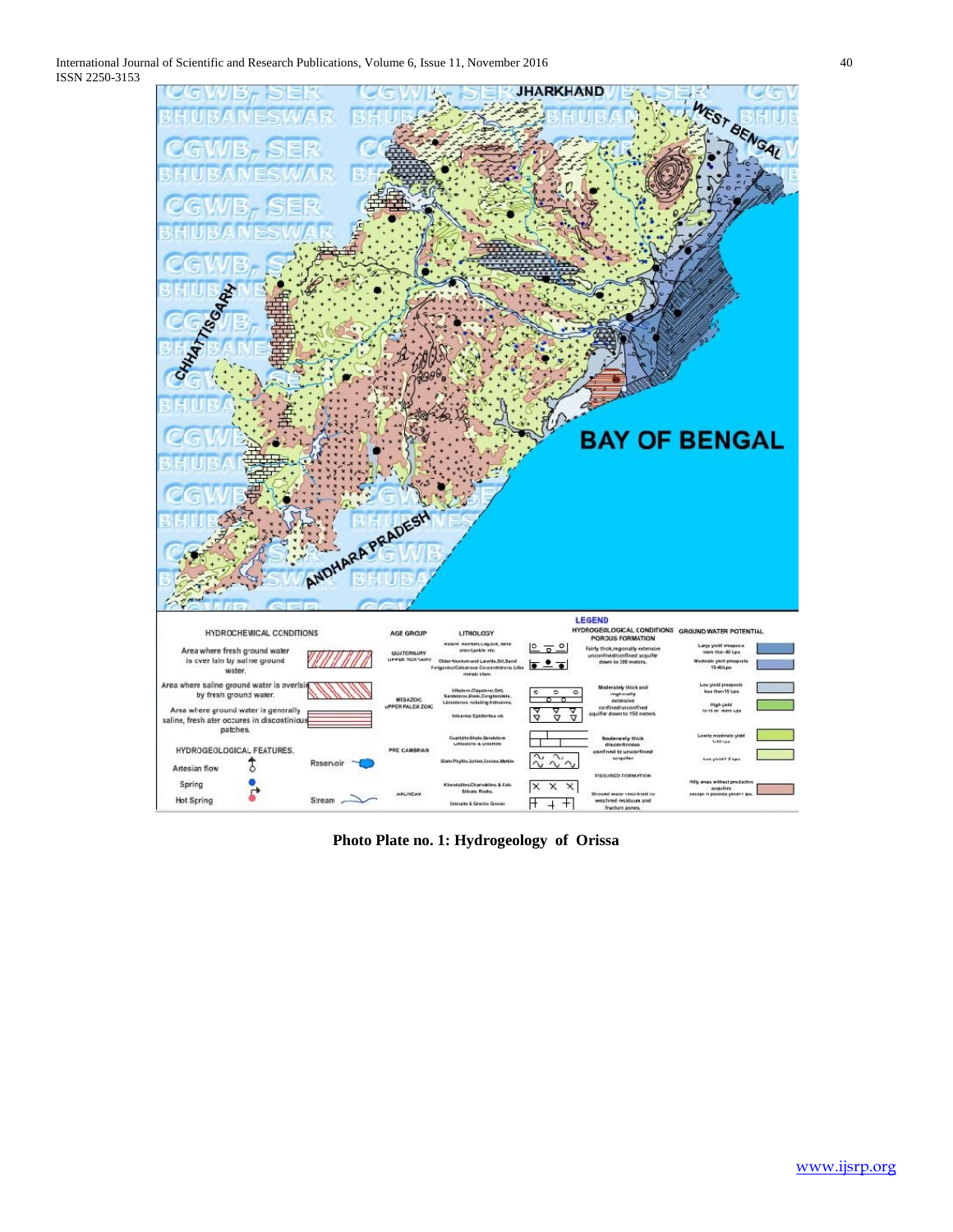

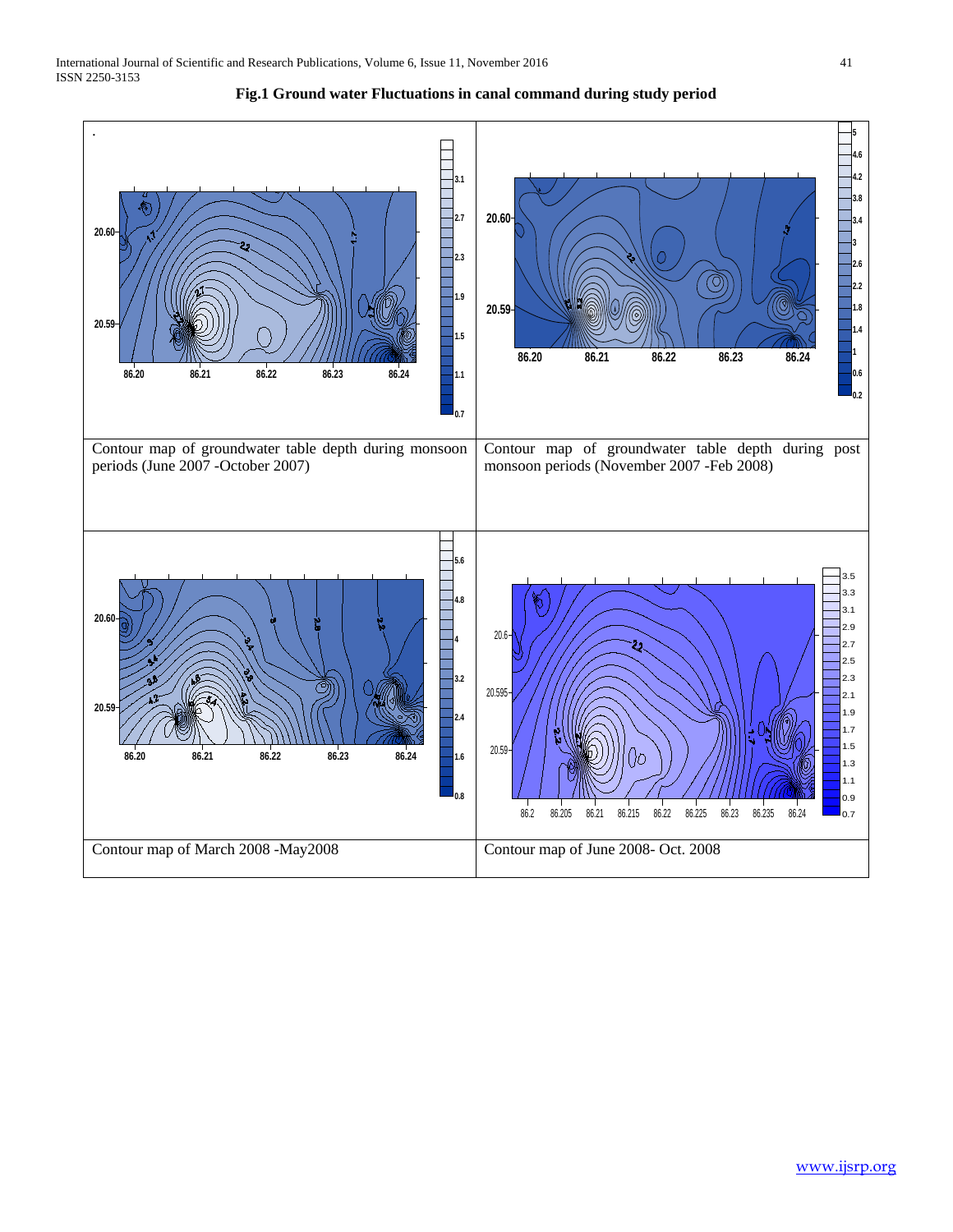